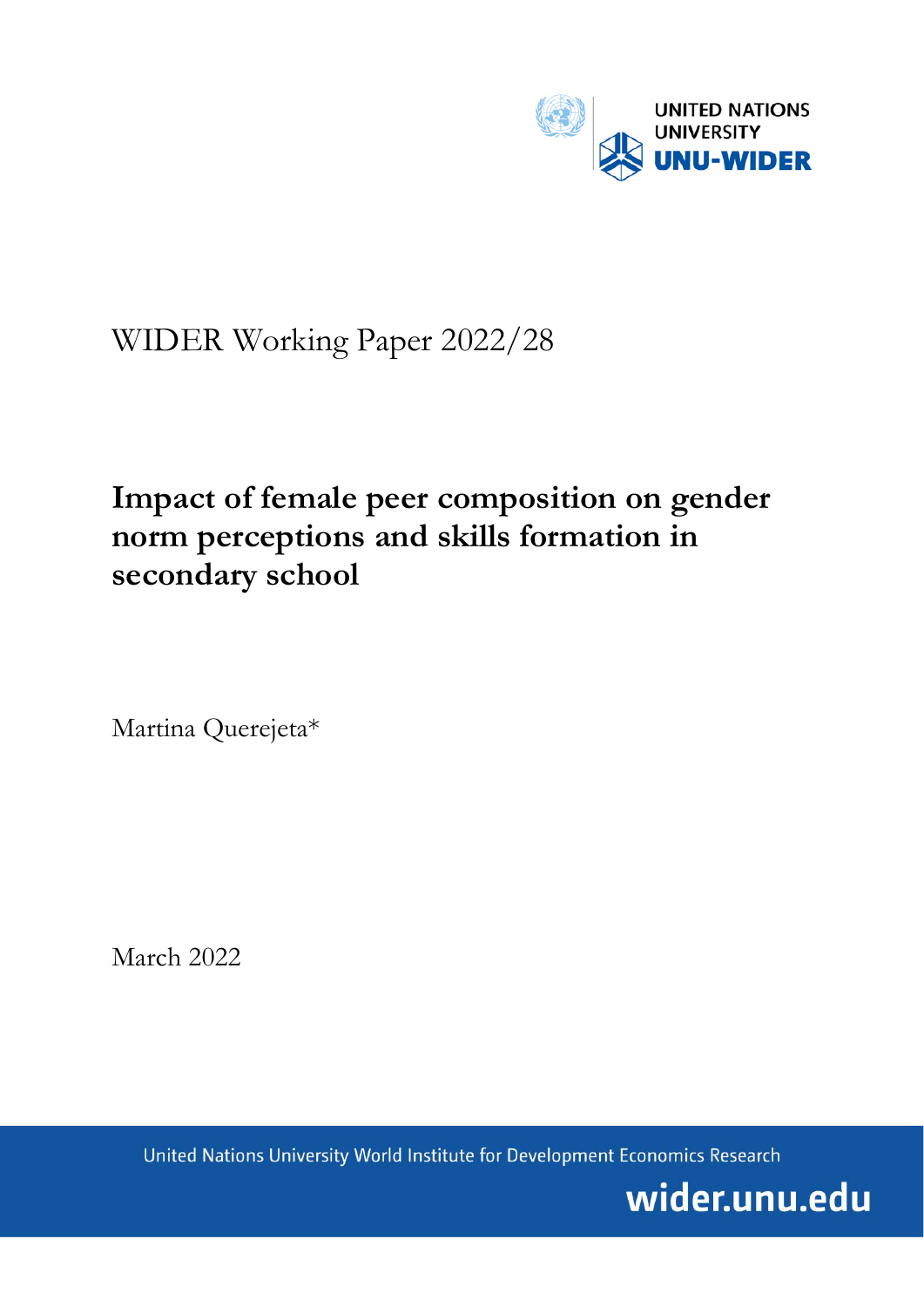**Abstract:** This paper examines peer effects on students' gender norm perceptions and skills formation. I use a Uruguayan nationally representative survey of 9th grade students and exploit the quasi-random variation in the proportion of female peers across classes within schools for causal identification. Results show that a higher exposure to female peers in the class leads to more progressive gender norms. Furthermore, these effects in gender perceptions are driven mostly by male students. Female students are also impacted by peers' sex composition and significantly reduce the time devoted to domestic work and improve mathematics scores when exposed to more female peers. No effects on language were found for either sex. Thus, exposure to female peers operates not only by reducing traditional gender perceptions but also by changing actual behaviour regarding housework and academic performance of female students. My results suggest that short peer interactions in secondary school contexts may have substantial effects on reducing gender stereotypes and change gendered behaviours among students.

**Key words:** peer effects, gender norms, gender inequalities, developing countries

## **JEL classification:** I24, I25, J16

**Acknowledgements:** I want to thank María Inés Berniell, Marisa Bucheli, Cecilia Parada, Rodrigo Oliviera, and all participants at the 26th Annual LACEA Meeting 2021, 12th NIP seminar (Uruguay) 2021, and 13th International Scientific Conference 2021 'Applied Economics Conference: Labour, Health, Education, and Welfare' for excellent technical suggestions and useful comments. I also acknowledge UNU-WIDER's support though the PhD fellowship programme.

**Note:** As the research is part of the author's PhD thesis, the author will hold copyright to facilitate its publication.

Information and requests: publications@wider.unu.edu

ISSN 1798-7237 ISBN 978-92-9267-159-4

#### <https://doi.org/10.35188/UNU-WIDER/2022/159-4>

Typescript prepared by Mary Lukkonen.

The Institute is funded through income from an endowment fund with additional contributions to its work programme from Finland, Sweden, and the United Kingdom as well as earmarked contributions for specific projects from a variety of donors.

Katajanokanlaituri 6 B, 00160 Helsinki, Finland

The views expressed in this paper are those of the author(s), and do not necessarily reflect the views of the Institute or the United Nations University, nor the programme/project donors.

<sup>\*</sup> PhD student, Universidad Nacional de La Plata, La Plata, Argentina, corresponding email: [martinaquerejeta@gmail.com](mailto:martinaquerejeta@gmail.com)

This study has been prepared within the UNU-WIDER Visiting PhD Fellowship Programme.

Copyright © Author 2022

United Nations University World Institute for Development Economics Research provides economic analysis and policy advice with the aim of promoting sustainable and equitable development. The Institute began operations in 1985 in Helsinki, Finland, as the first research and training centre of the United Nations University. Today it is a unique blend of think tank, research institute, and UN agency—providing a range of services from policy advice to governments as well as freely available original research.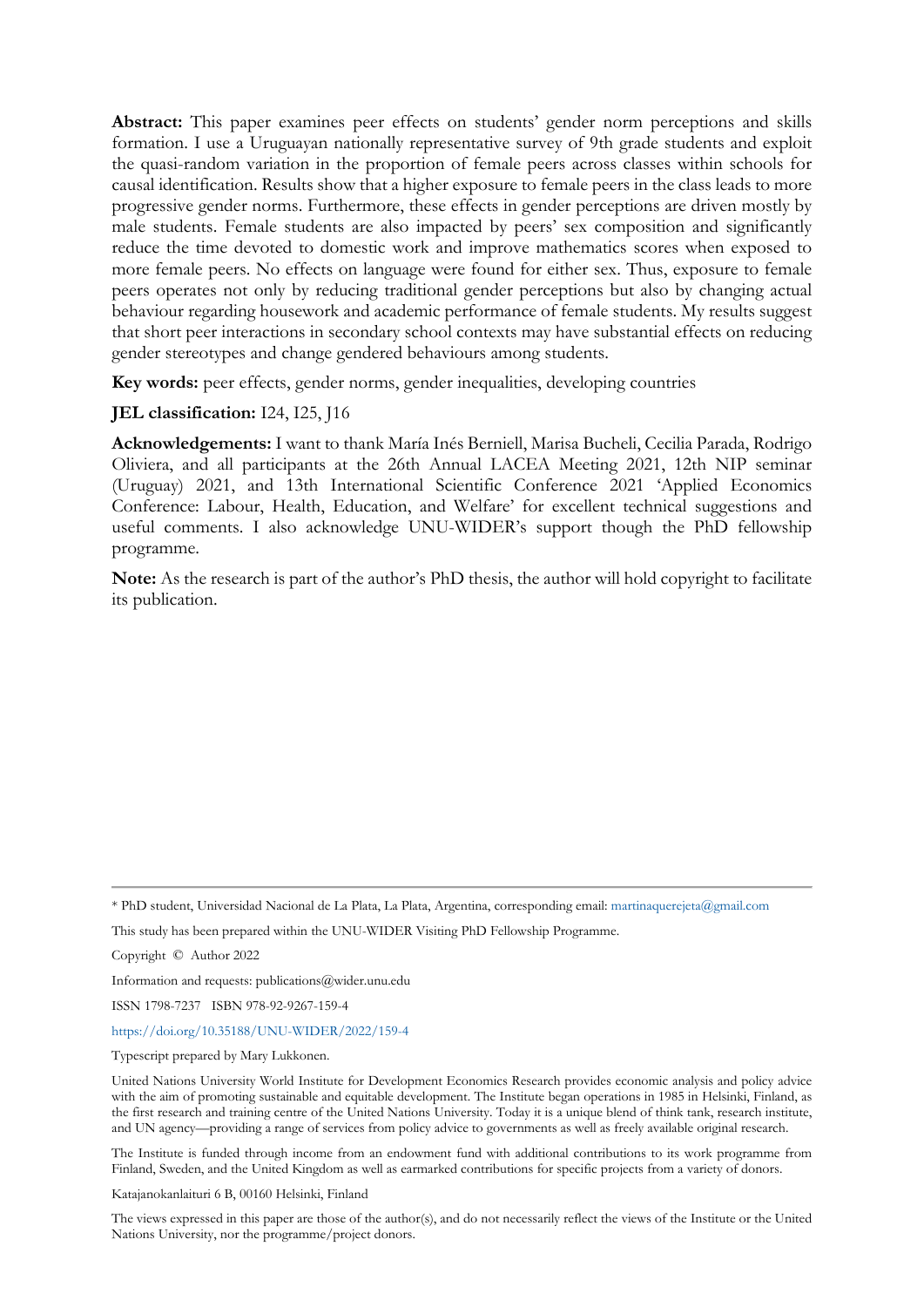### 1 Introduction

The analysis of the importance of gender norms on labour market outcomes has received a great deal of academic attention. Gender norms refers to the rules of conduct for women and men. They comprehend behavioural expectations according to gender as well as relationships between genders [\(Seguino](#page-15-0) [2007\)](#page-15-0). As such, they reside in the individuality but reflect the cultural and social contexts [\(Alesina et al.](#page-13-0) [2013;](#page-13-0) [Pearse and Connell](#page-15-1) [2016\)](#page-15-1). By shaping preferences and influencing skills formation, norms may become an obstacle to girls' educational achievements and future economic outcomes [\(Fortin](#page-14-0) [2005;](#page-14-0) [Bertrand](#page-13-1) [2020\)](#page-13-1). In fact, while pioneer theoretical frameworks based on human capital factors explain a decreasing portion of gender gaps [\(Goldin](#page-14-1) [2014;](#page-14-1) [Blau and Kahn](#page-14-2) [2017\)](#page-14-2), emerging literature points to gender norms and stereotypes that could lead to persistent gender inequality [\(Bertrand](#page-13-1) [2020\)](#page-13-1). Yet, how gender norm perceptions are formed and what drives their changes over time are still open questions.

The norms formation process involves many actors that vary along the life cycle. While family is key in the initial stages [\(Bisin and Verdier](#page-13-2) [2001\)](#page-13-2), school and peers become increasingly important with age [\(Alan et al.](#page-13-3) [2018\)](#page-13-3). Peer gender composition might affect perceptions on gender norms by at least two channels. It could affect social attitudes and behaviours between groups because of diversity in class composition.<sup>[1](#page--1-0)</sup> It could also affect the interaction between teachers and students, promoting the transmission of gender views from teachers to students.<sup>[2](#page--1-0)</sup>

This paper aims to fill this gap by investigating how school contexts can shape perceptions on gender norms. I rely on a unique Uruguayan nationally representative survey that includes information from six questions eliciting views on gender norms for 9th grade students (around 15 years of age) to analyse the effects of peers' gender composition on students' gender norm perceptions. For causal identification, I exploit the variation in the percentage of female peers across classes within schools. Admission to public secondary school is based mainly on geographic criteria. When opting for a private secondary school, students and their families can choose the school without external restrictions. Nevertheless, in both types of centres, the assignment of students to classrooms is made by the heads of the school, and they seek to preserve homogeneity between groups. Classes are rearranged every year (i.e. peers also change every year). Based on simulations of random assignment of students to classes and balancing tests of students' predetermined characteristics, I argue that classes within schools are formed as good as random. I also show there is enough variability in the proportion of female peers across classes within schools.

My results show that a higher exposure to female peers in the class has robust statistically significant effects leading to more progressive gender perceptions. The analysis of the separate statements shows interesting heterogeneities. While female peers positively affect gender norm perceptions on domestic work, politics, care work, and employment, the effects are negative but less significant for gender equality in wages and equality in practicing sports. Furthermore, these effects are driven mostly by male students. The analysis of other heterogeneous effects shows that peer effects are stronger for students with previous grade repetition, in the lower 40 per cent of the socio-economic context, and living outside the capital city. I further show that having a higher proportion of female peers affects the actual behaviour of female students by reducing time devoted to domestic work and improving mathematics performance with no such effects for male students.

 $1$  [Rao](#page-15-2) [\(2019\)](#page-15-2) finds that a higher exposure to poor peers increases pro-social and egalitarian attitudes and decreases discriminatory attitudes of rich students against poor ones.

<sup>&</sup>lt;sup>2</sup> [Alan et al.](#page-13-3) [\(2018\)](#page-13-3) find that teachers with traditional gender views negatively affect female performance in math and verbal tests with no effect on boys. [Carlana](#page-14-3) [\(2019\)](#page-14-3) also finds that exposure to math teachers with stronger gender stereotypes increases the gender gap in math performance to the detriment of girls.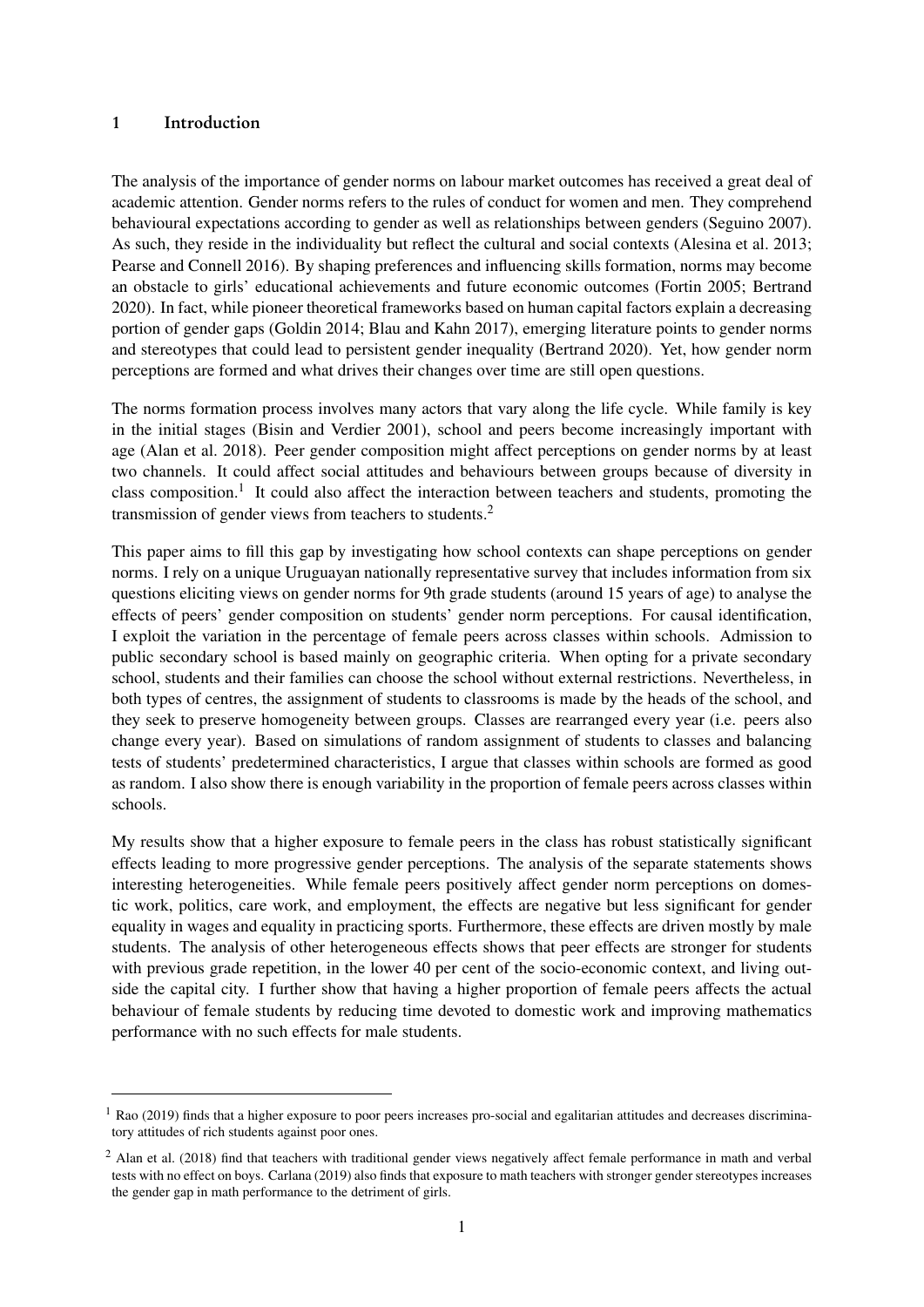This paper contributes to two strands of the literature. First, it contributes to the peer effects literature. Since the seminal work of Coleman in 1966, researchers have made great progress in understanding the educational production function. In recent decades, peer effects analysis has become more relevant. Evidence for developed countries is well established [\(Epple and Romano](#page-14-4) [2011;](#page-14-4) [Sacerdote](#page-15-3) [2011;](#page-15-3) [Paloyo](#page-14-5) [2020\)](#page-14-5), but literature on peer effects in developing contexts is scarcer.[3](#page--1-0) This is mainly because of stringent data requirements to apply credible causal identification empirical strategies. The data used in this study is unique by providing data on more than one classroom within each school and including all students in a classroom.<sup>[4](#page--1-0)</sup> This sample design allows exploit of a quasi-random variation within school. Additionally, even for developed countries, literature addressing gendered impacts is still scarce [\(Hoxby](#page-14-6) [2000;](#page-14-6) [Lavy and Schlosser](#page-14-7) [2011;](#page-14-7) [Gong et al.](#page-14-8) [2021\)](#page-14-8). Finally, while peer effects on skills formation have been widely studied [\(Angrist and Lang](#page-13-4) [2004;](#page-13-4) [Ammermueller and Pischke](#page-13-5) [2009;](#page-13-5) [Lavy and Schlosser](#page-14-7) [2011;](#page-14-7) [Brenøe and Zölitz](#page-14-9) [2020\)](#page-14-9), little is known about the transmission of gender norms within school contexts. I contribute to this literature by analysing the gender effects of sex composition on gender norms in a developing country. This paper provides evidence on the importance of peers in the formation process of gender norm perceptions in secondary school contexts. My contribution also came from an atypical setting where students are reassigned each year to a different class. Therefore, peer exposure is intense but relatively shorter compared to previous studies. In fact, my results show that even short peer interactions (one year) contribute to reduce gender stereotypes in secondary school contexts.

Second, this paper contributes to the literature on gender norms. While the effects of gender norms on economic outcomes has been widely studied [\(Vella](#page-15-4) [1994;](#page-15-4) [Fortin](#page-14-0) [2005,](#page-14-0) [2015;](#page-14-10) [Bertrand](#page-13-1) [2020\)](#page-13-1), literature on the formation process of gender norm perceptions is still scarce. There is evidence on the family intergenerational transmission of gender norms [\(Bisin and Verdier](#page-13-2) [2001;](#page-13-2) [Fernández](#page-14-11) [2011;](#page-14-11) [Farré](#page-14-12) [and Vella](#page-14-12) [2013\)](#page-14-12) and the transmission of beliefs from teachers to students [\(Alan et al.](#page-13-3) [2018\)](#page-13-3). To the best of my knowledge, [Garcia-Brazales](#page-14-13) [\(2021\)](#page-14-13) is the only related work analysing the school peer effects on gender norms for the Vietnamese case. While the author analyses the long-term effects of peers on gender attitudes, in this paper I explore the contemporaneous effects. Also, this paper will shed light on these aspects from an interesting setting: Uruguay is characterized by progressive views compared to other developing countries, yet gender norms that restrict women's and girls' opportunities are still widespread.[5](#page--1-0) Providing evidence from a developing country is highly important to build over the idea that gender attitudes depend on cultural norms and not just on economic underdevelopment [\(Jayachandran](#page-14-14) [2015\)](#page-14-14).

Last, the study of gender inequalities in school contexts is important from a policy perspective for two main reasons. On one hand, there is a justice argument related to equality of opportunities among genders. On the other hand, there is an efficiency argument [\(Bertrand](#page-13-1) [2020\)](#page-13-1). Gendered impacts during school can have negative long-term effects at the individual level by affecting educational outcomes, career choices, and labour outcomes [\(Sahoo and Klasen](#page-15-5) [2018\)](#page-15-5). They can also have effects at the social level by misallocating talents that will affect economic growth [\(Hsieh et al.](#page-14-15) [2019\)](#page-14-15). The evidence provided in this study shows that policy interventions aimed at secondary school contexts may have substantial effects on reducing gender stereotypes among teenagers. This builds over previous evidence showing that policy can impact cultural norms and gender attitudes [\(Bau](#page-13-6) [2021;](#page-13-6) [Field et al.](#page-14-16) [2021;](#page-14-16) [Dhar](#page-14-17) [et al.](#page-14-17) [2022\)](#page-14-17).

<sup>&</sup>lt;sup>3</sup> See [Izaguirre and Di Capua](#page-14-18) [\(2020\)](#page-14-18) for many countries in Latin America, [McEwan](#page-14-19) [\(2003\)](#page-14-19) for Chile, and [de Melo](#page-14-20) [\(2014\)](#page-14-20) and [Balsa et al.](#page-13-7) [\(2018\)](#page-13-7) for Uruguay.

<sup>4</sup> For instance, PISA surveys only provide information for a sample of students within a classroom, thus challenging the identification of peer effects.

<sup>&</sup>lt;sup>5</sup> There is 52 per cent agreement with the statement that 'a woman should work only if her partner does not earn enough' [\(Berniell et al.](#page-13-8) [2021\)](#page-13-8).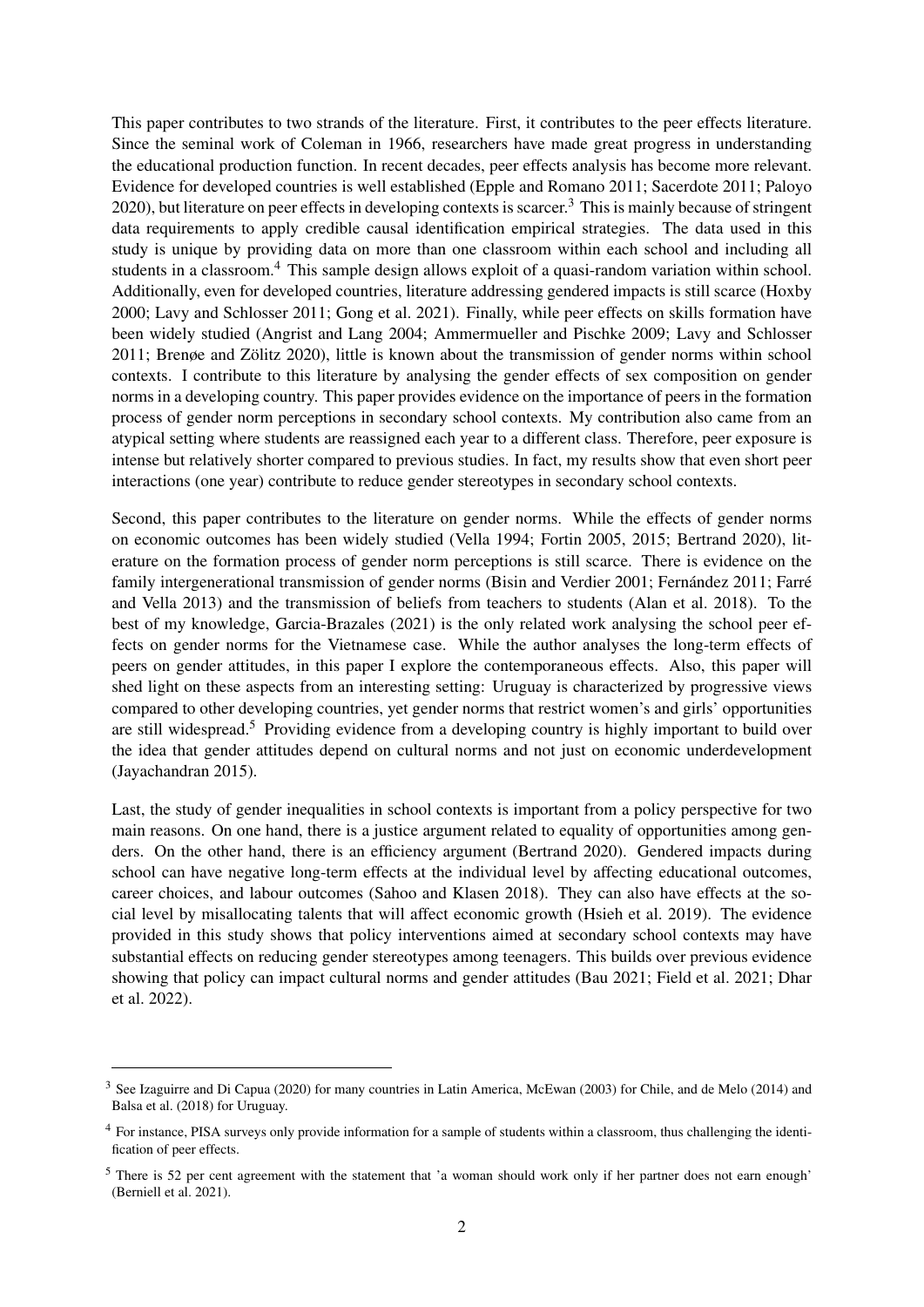The remainder of the paper is organized as follows. Section [2](#page-4-0) describes the institutional setting of secondary schools in Uruguay and the data used in the paper. Section [3](#page-6-0) introduces the methodology and provides evidence on the validity of the identification strategy. Section [4](#page-8-0) presents the empirical results of peer effects on gender norm perceptions, the heterogeneous analysis, and evidence on the robustness of the main results. Section [5](#page-11-0) shows the peer effects on other outcomes such as time devoted to domestic work and cognitive skills. Finally, Section [6](#page-12-0) concludes.

## <span id="page-4-0"></span>2 Institutional context and data

## 2.1 Uruguayan educational system

Mandatory basic education in Uruguay includes 14 years of formal schooling. This consists of two years of pre-school, six years of primary school, and another six years of secondary school. Typically, at 12 years of age students enter secondary education consisting of six levels (7th to 12th grade). Students can choose between attending regular or technical secondary schools.

Admission to public secondary school is based mainly on geographic criteria. Students and their families have some influence on the choice of the school within a limited range of options according to the area of residence. When opting for a private secondary school, students and their families can choose the school without external restrictions. Nevertheless, in both types of centres, the assignment of students to classrooms is made by the heads of the school. This process is done every year, and, in general, classrooms are formed so that they are balanced in the number of students per group, sex composition, and educational background. That is, classes are rearranged every year and the assignment is not random but seeks to preserve homogeneity between groups.<sup>[6](#page--1-0)</sup> According to [INEEd](#page-14-21) [\(2019\)](#page-14-21), there is a maximum limit of 28 students per classroom in lower secondary education.

Typically, students are assigned to classes at the beginning of the school year (March) and share all curricular activities and the same room throughout the year. Thus, the interaction between classmates is more intense than with the rest of the students in the school. On the other hand, the reassignment of groups every year implies a shorter interaction with the peer group compared to other contexts.

In this paper, I study the contemporaneous effects of sex composition among students in the third year of secondary school (9th grade).

## 2.2 Data and sample selection

The analysis is based on Aristas's survey conducted by the *Instituto Nacional de Evaluación Educativa* (INEEd) of Uruguay.<sup>[7](#page--1-0)</sup> The survey allows for a multidimensional evaluation of the educational system collecting information on students', families', and teachers' characteristics, students' opinions, and performance on standardized cognitive tests and socio-emotional skills.

The survey is representative of 9th grade secondary students attending urban schools. Information was collected in 2018 though a three-stage stratified sampling design. First, schools were randomly selected. Then, classes within sampled schools were randomly selected. Finally, all students within the selected

<sup>6</sup> A similar process of class formation is identified by [Ammermueller and Pischke](#page-13-5) [\(2009\)](#page-13-5) in 94 per cent of the schools in their sample of European primary schools.

 $<sup>7</sup>$  The database is publicly available through this [link.](https://www.ineed.edu.uy/nuestro-trabajo/bases-de-datos/444-aristas-2018-tercero-de-educacion-media.html)</sup>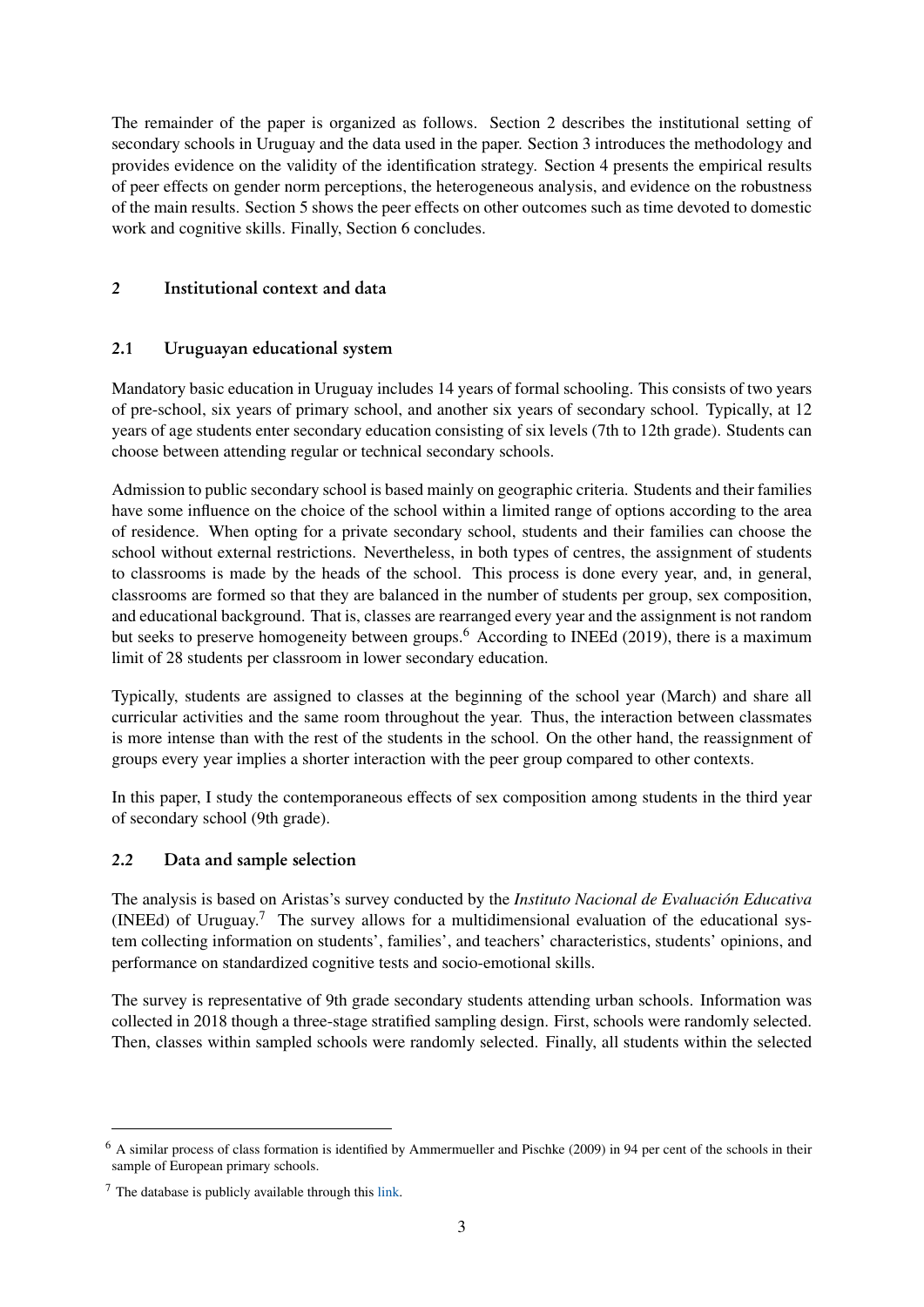classes were included in the sample and interviewed.[8](#page--1-0) The sampling design provides information on all students within the same class, and, for more than 80 per cent of schools, information from more than one class. This is crucial for the empirical strategy used in this paper.

The original sample consists of 8,845 students. For this study, I restrict the sample to students from public and private regular secondary schools, with non-missing information in the analysed variables, in classes with more than 12 students, and in schools with two or more classes.<sup>[9](#page--1-0)</sup> The estimation sample consists of 136 schools, 274 classes, and 5,337 students, of which 2,547 are men and 2,790 women.

#### 2.3 Main variables and descriptives

I begin with a brief overview of the main characteristics of the students in our estimation sample. Table [1](#page-5-0) provides a summary by sex of the student.<sup>[10](#page--1-0)</sup> Female students are younger, less likely to be the only child, live with both parents or grandparents, and more likely to come from households within the lower 40 per cent of the socio-economic level.<sup>[11](#page--1-0)</sup> They have less experience in previous grade repetition. The main independent variable is the percentage of female peers. It is constructed as the leave-one-out distribution of female peers in the class—that is, excluding the student himself (herself). The percentage of female peers is calculated in the original sample (i.e. before excluding cases) to account for the actual sex composition in the class.[12](#page--1-0) The share of females is 52 per cent for men and 51 per cent for women, with a standard deviation of 0.10 and 0.09, respectively. This is similar to the proportion of females among total students (51.7 per cent).

<span id="page-5-0"></span>Table 1: Descriptive statistics by sex

|                                | <b>Males</b> |      | Females |      |
|--------------------------------|--------------|------|---------|------|
|                                | Mean         | SD   | Mean    | SD   |
| <b>Student characteristics</b> |              |      |         |      |
| Age                            | 14.90        | 1.49 | 14.78   | 1.12 |
| Only child                     | 0.25         | 0.44 | 0.23    | 0.42 |
| Live w/ both parents           | 0.69         | 0.46 | 0.68    | 0.47 |
| Live w/ grandparents           | 0.18         | 0.38 | 0.15    | 0.35 |
| 40% lower SE                   | 0.33         | 0.47 | 0.39    | 0.49 |
| Age above median               | 0.16         | 0.37 | 0.12    | 0.32 |
| Previous repetition            | 0.26         | 0.44 | 0.20    | 0.40 |
| Main independent variable      |              |      |         |      |
| Share female                   | 0.52         | 0.10 | 0.51    | 0.09 |
| Observations                   | 2.547        |      | 2.790   |      |

Note: the table shows the mean and the standard deviation of student characteristics and main independent variable for both male and female students. The sample includes students from public and private regular secondary schools, with non-missing information in analysed variables, in classes with more than 12 students, and in schools with two or more classes.

<sup>&</sup>lt;sup>8</sup> The sampling frame is made up of 523 schools and 48,372 students. This includes all public and private urban schools in the country with at least one 9th grade student.

 $9$  I exclude students in technical schools (23.1 per cent), without information on age (4.7 per cent), in classes in which the number of students is lower than the first percentile of the number of students per class distribution (0.6 per cent), without information on control variables (6.7 per cent), and in schools with only one classroom (4.5 per cent).

 $10$  All estimations are computed using survey weights calculated by INEEd.

 $11$  The household wealth index provided by INEEd that considers information on household composition, health attention, dwelling characteristics, and comfort; parents' educational level; lecture habits in the family; educational expectation; and parental supervision, among others.

<sup>&</sup>lt;sup>12</sup> The same procedure was followed for the other peer variables.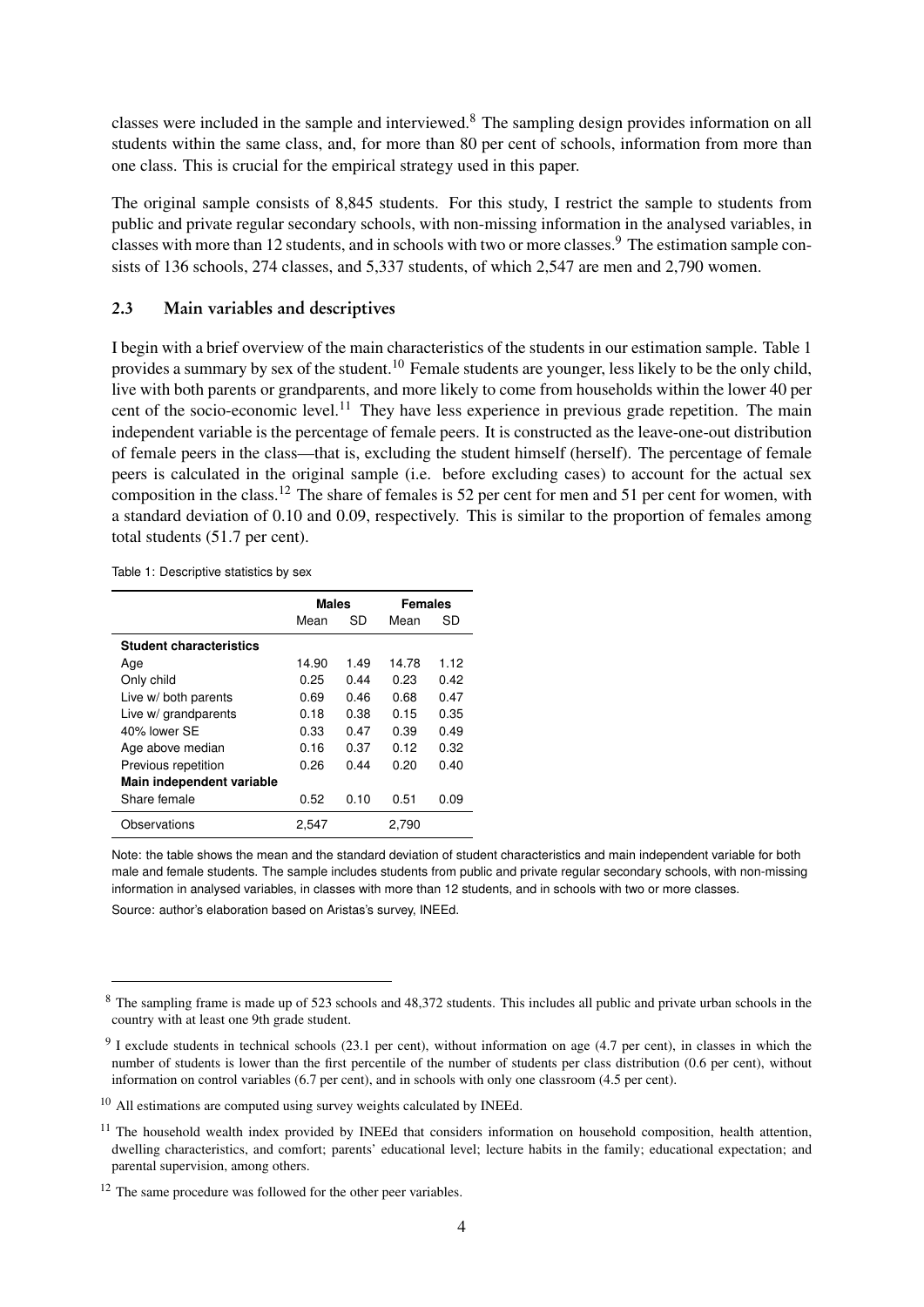The main outcome variables are the students' views on gender norms. I take advantage of novel information collected in the survey. Students are asked about the level of agreement with six statements: (i) 'Women shouldn't work' (Employment); (ii) 'Men and women should earn the same if doing the same job' (Wages); (iii) 'Men are better in politics than women' (Politics); (iv) 'Women should do the housework' (Domestic work); (v) 'Women are the primary caregivers' (Care work); and (vi) 'Men and women can practice the same sports' (Sports). Answer options vary from 1 (strongly disagree) to 4 (strongly agree). Responses to questions i, iii, iv, and v were inverted so that higher values always represent more progressive perceptions. Figure [1](#page-6-1) shows the distribution of responses on gender norms for each of the six statements by students' sex. The statements with a higher level of agreement (i.e. more progressive perceptions) among both males and females are the ones related to Sports and Wages, with 91.9 per cent and 91.2 per cent of students that agree or strongly agree. There is great variation by student gender, and females hold more progressive opinions compared to males for all the analysed statements.



<span id="page-6-1"></span>Figure 1: Students' views on gender norms, by sex

Note: the figure shows the responses to questions on views of gender norms by students' sex. Higher levels of agreement represent more progressive perceptions. The sample includes students from public and private regular secondary schools, with non-missing information in analysed variables, in classes with more than 12 students, and in schools with two or more classes. Source: author's illustration based on Aristas's survey, INEEd.

<span id="page-6-0"></span>Finally, I compute a global index on gender norms by aggregating the information of all the statements above. Following [Kling et al.](#page-14-22) [\(2007\)](#page-14-22), I first standardize each of the six components, then compute the average, and finally standardize the global index. Outcomes are standardized by sex to have a mean of 0 and a standard deviation of 1 for female and male students separately. Thus, higher values of the gender norms index represent more progressive perceptions.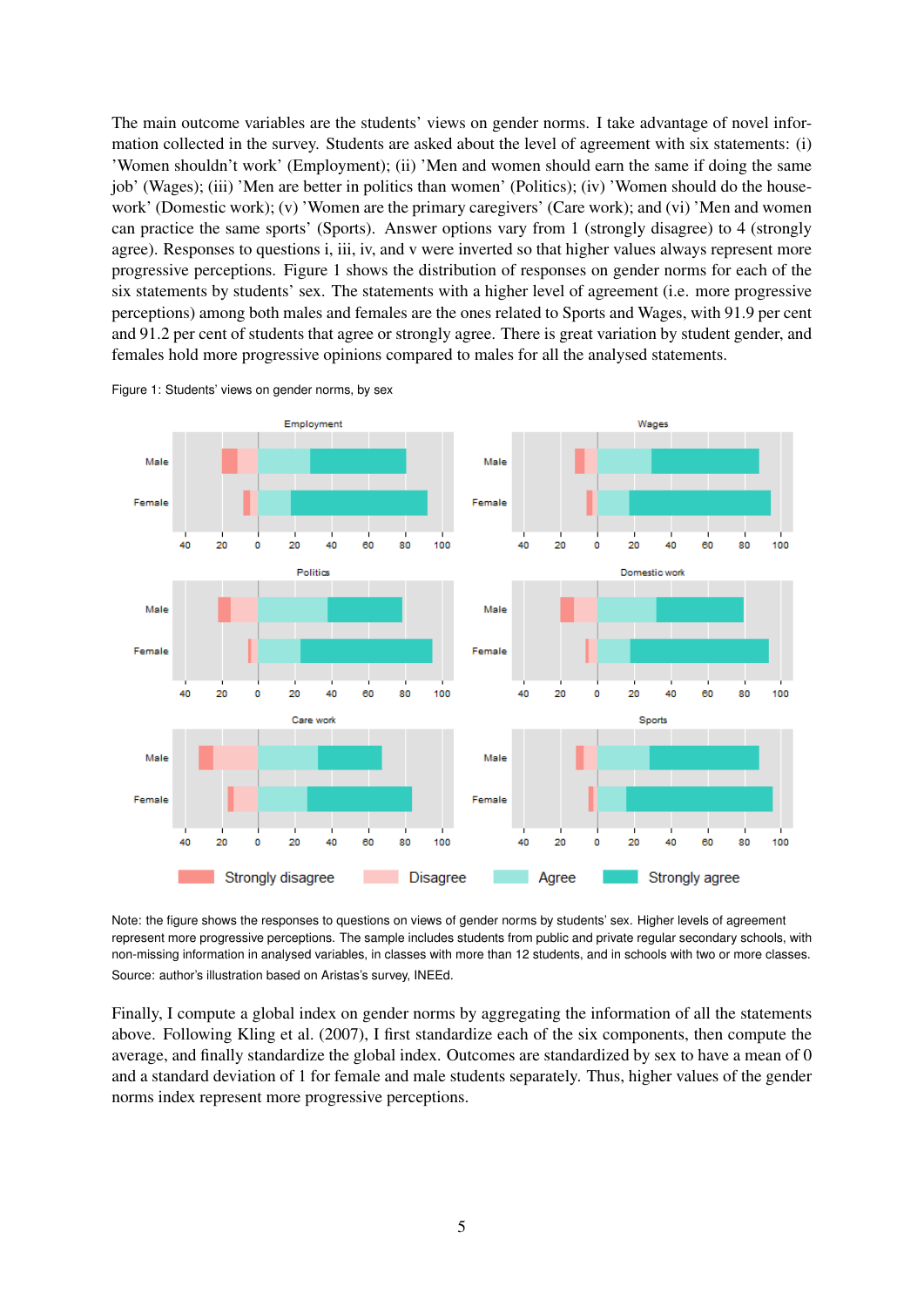### 3 Empirical strategy

#### 3.1 Model

To analyse gender peer effects, I implement the widely used linear-in means model through the following equation:

$$
y_{ics} = \alpha + \beta_1ShareFem_{(-i)cs} + \beta_2X_{ics} + \beta_3\overline{X}_{(-i)cs} + \lambda_s + \varepsilon_{ics}
$$
 (1)

where  $y_{ics}$  is the outcome variable for student *i* in classroom *c* and school *s*. *ShareFem*<sub> $(-i)cs$ </sub> measures the leave-one-out proportion of female peers in the class, without considering student *i*. Thus, coefficient *β*<sup>1</sup> indicates the average effects of exposure to female peers. *Xics* is a vector of student control variables, including own gender, age, household composition, and socio-economic level, and previous grade repetition as a measure of observable previous academic achievements.  $\overline{X}_{(-i)c,s}$  is the vector of peer control variables considering the same individual characteristics but measured as the leave-one-out proportions. *λ<sup>s</sup>* are school-level fixed effects to control for unobserved characteristics of school quality and to deal with potential sorting of students into schools. *εics* are standard errors clustered at the class level to allow for correlation of outcomes between students in the same class.

The empirical strategy exploits the quasi-random variation in the percentage of female peers across classrooms within the school for the identification of causal effects.[13](#page--1-0)

#### 3.2 Validity of the identification strategy

The main identification assumption is that, conditional on all individual and peer controls, *ShareFemics* is uncorrelated with *εics*.

One of the main challenges to identify peer effects is self-selection of students to schools. If students are self-selected to schools because of unobserved factors, then estimates would be biased. Potential selection bias can be minimized by the novel sampling design of Aristas's surveys by introducing fixed effects at the school level. Therefore, identification comes from the variation in the share of female peers between classes within school.

Self-selection of students to classes may be a potential issue. As explained in the previous section, students in Uruguay are not assigned to classes through a completely random process.[14](#page--1-0) School authorities are in charge of this process and generally try to reach a certain balance. To verify if students are assigned to classrooms following an as-good-as-random process, I conduct two complementary analyses. First, as in [Lavy and Schlosser](#page-14-7) [\(2011\)](#page-14-7), I randomly simulate the assignment of students to classes. For each school, I randomly generate the students' gender using a binomial distribution function with *p* equal to the share of females in the school. Then I estimate the standard deviation of the proportion of female peers among classes within the school. I do the same for all the students' control variables and repeat the process 1,000 times to obtain an empirical 90 per cent confidence interval for each school and each variable. Then the actual standard deviation for each student characteristic across classes within schools was compared to the empirical distribution generated by the random process. Table [A1](#page-16-0) in the Appendix shows the results of this test. For the main variable—proportion of female peers—I find that

<sup>&</sup>lt;sup>13</sup> Previous studies also rely on school fixed effects for causal identification. See [McEwan](#page-14-19) [\(2003\)](#page-14-19) for Chile, [Vigdor and Nechyba](#page-15-6) [\(2008\)](#page-15-6) for North Carolina, and [Ammermueller and Pischke](#page-13-5) [\(2009\)](#page-13-5) for six European countries (France, Germany, Iceland, the Netherlands, Norway, and Sweden).

<sup>&</sup>lt;sup>14</sup> A challenge also faced by previous studies [\(Ammermueller and Pischke](#page-13-5) [2009\)](#page-13-5).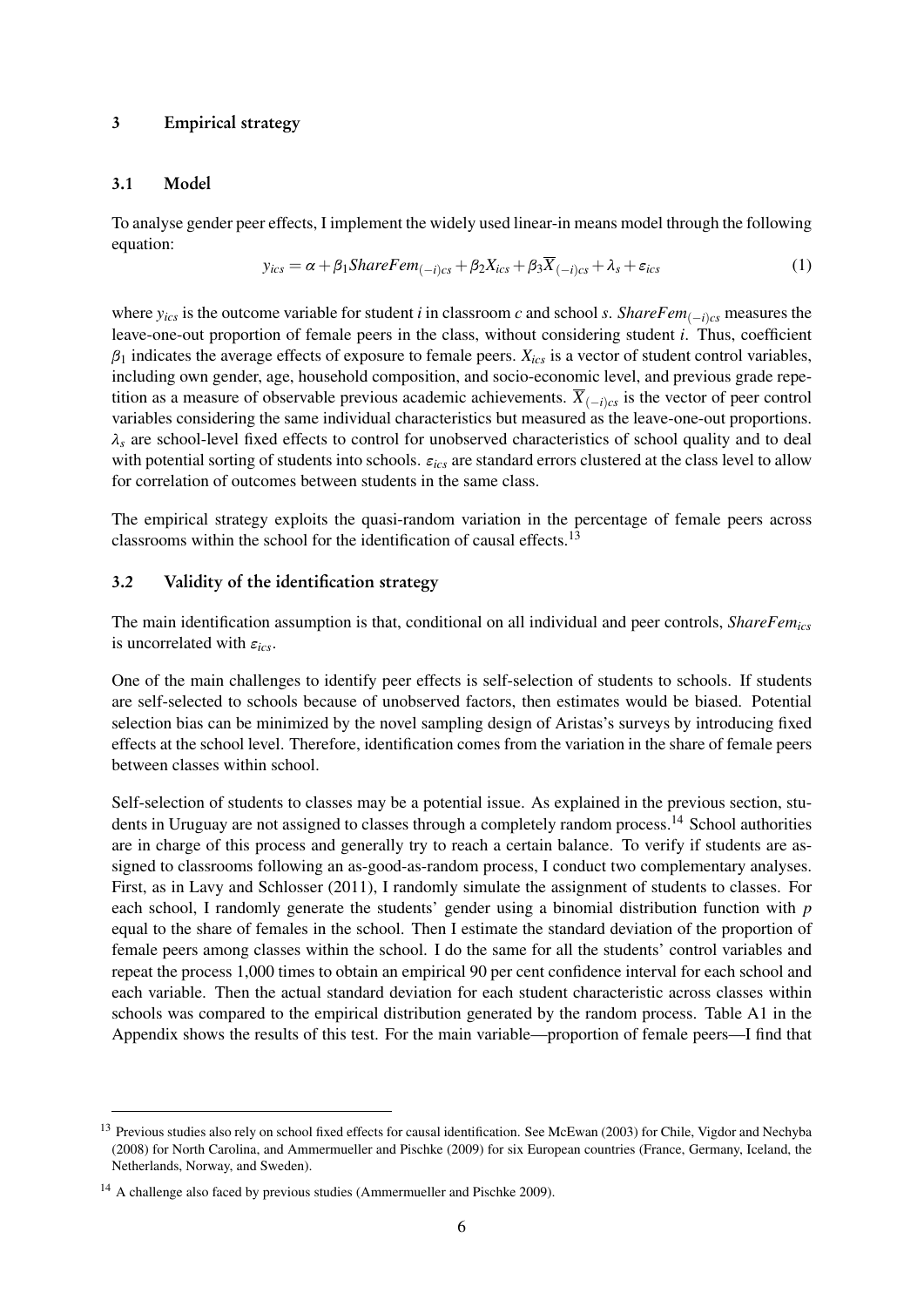90.4 per cent of the schools have a standard deviation that fell within the empirical confidence interval.<sup>[15](#page--1-0)</sup> Also for all the other variables simulated, this percentage is at least 88 per cent of the schools, which is close to expectations.

Second, I conduct a balance test of student characteristics to check if classes with varying proportions of female peers are similar in terms of other observed characteristics. I regressed students' predetermined characteristics over the proportion of female peers and school fixed effects.<sup>[16](#page--1-0)</sup> Table [A2](#page-16-1) in the Appendix shows the results of this test. While for 3 out of 10 variables the coefficients are significant, magnitudes are low, and there is no evidence on systematic bias on class formation. The results of both exercises show that the assignment of students to classes is as good as random, ruling out the potential selfselection problems. This is consistent with previous evidence for the Uruguayan case [\(Balsa et al.](#page-13-7) [2018\)](#page-13-7). Anyway, the predetermined characteristics are included as controls in all the regression analyses.

Causal identification is possible because of the quasi-random assignment of students and the inherent variability in the conformation of multiple small classes [\(Ammermueller and Pischke](#page-13-5) [2009\)](#page-13-5). Table [A3](#page-17-0) in the Appendix shows the mean, standard deviation, and range for the proportion and number of female peers by sex. Male students have on average 51.6 per cent of female peers in the class (12 students), with a standard deviation of 9.6 per cent (3.3 students). The residual deviation after including school fixed effects and controls is reduced by half and reaches 5.5 per cent (1.3 students). Results for female students are similar. Alternatively, Figure [A1](#page-17-1) in the Appendix also provides evidence of enough variation in the proportion of female peers among classes within schools. The residual deviation in the proportion of female peers (after including school fixed effects and other controls) is high and similar to previous studies [\(Gong et al.](#page-14-8) [2021;](#page-14-8) [Brenøe and Zölitz](#page-14-9) [2020\)](#page-14-9).

Finally, another potential bias could arise from the fact that the surveys were conducted at the end of the school year. If dropout is correlated with the proportion of female peers, then the peer effect would be biased. At 15 years of age, 10 per cent of young people are outside the educational system [\(INEEd](#page-14-21) [2019\)](#page-14-21). However, according to data from the 2018 National Household Survey, school attendance does not vary significantly between March and October among young people who passed 8th grade regardless of the student's sex.

## <span id="page-8-0"></span>4 Peer effects on gender norms

In this section, the main results are presented. I start by showing the effects of peer sex composition on gender norms and evidence on heterogeneous effects by sex and other students' predetermined characteristics. Then I analyse the sensitivity of the results to different specifications or to methodological decisions through different robustness checks.

## 4.1 Baseline results

Table [2](#page-9-0) reports peer effects estimates for each statement on gender norms perception as well as the global index. Coefficients are the result of regressing each outcome variable on the share of female peers in the class, student and peer controls, and school fixed effects. The parameter associated to peer effects is positive and statistically significant for the gender norms index, indicating that a higher exposure to female peers leads to more progressive gender-related opinions. A 10 percentage point (pp)

<sup>&</sup>lt;sup>15</sup> This gauge is similar to [Lavy and Schlosser](#page-14-7) [\(2011\)](#page-14-7), who find that 89 per cent of the schools had a standard deviation that fell within the empirical 90 per cent confidence interval.

<sup>&</sup>lt;sup>16</sup> For own gender regression, I also include the share of females in the school to control for the inherently negative relationship between the share of female peers and own gender for women students [\(Guryan et al.](#page-14-23) [2009\)](#page-14-23).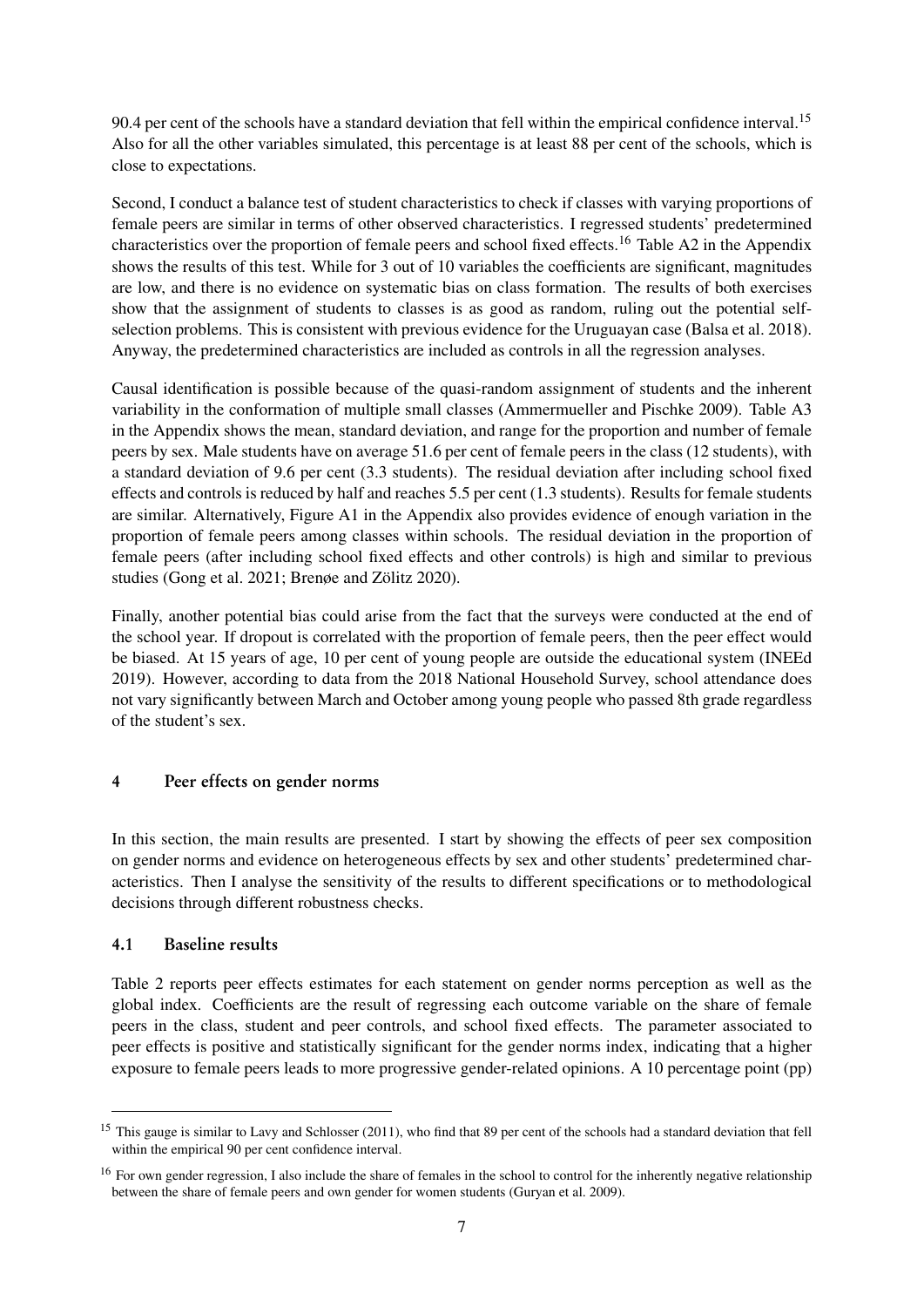increase in the proportion of female peers increases the students' gender norms index by 3.84 per cent of a standard deviation. The peer effects for the different statements are in general positive. The only exceptions are opinions regarding equality in wages and sports. As shown in Figure [1,](#page-6-1) those items have the highest levels of agreement with non-traditional norms. The economic significance of the effects varies depending on the analysed dimension. A 10 pp increase in the proportion of female peers in the class raises students' progressive opinion regarding domestic work by 7.23 per cent of a standard deviation and regarding equality in employment by 4.70 per cent of a standard deviation. Results are consistent with [Garcia-Brazales](#page-14-13) [\(2021\)](#page-14-13) for the Vietnamese case. The separate effects are of greater magnitude compared to the global index. Nevertheless, results on the contemporaneous effects of sex composition on gender norms perceptions are important considering that peer interaction is intense but somewhat short as students are reassigned each year to a different class. Previous studies show that peer effects on educational outcomes are influential when interactions last for more than a year [\(Patacchini](#page-14-24) [et al.](#page-14-24) [2017\)](#page-14-24). My results show that even short peer interactions (i.e. only one year with same class peers) contribute to reduce gender stereotypes in secondary school contexts.

|              | Gender norms | Employment | Wages     | <b>Politics</b> | Domestic work | Care work | Sports   |
|--------------|--------------|------------|-----------|-----------------|---------------|-----------|----------|
| Share female | $0.384*$     | $0.470**$  | $-0.495*$ | $0.542***$      | $0.723***$    | $0.478**$ | $-0.139$ |
|              | (0.23)       | (0.22)     | (0.30)    | (0.19)          | (0.21)        | (0.24)    | (0.24)   |
| Obs.         | 5.337        | 5.337      | 5.337     | 5.337           | 5.337         | 5.337     | 5,337    |
| R-squared    | 0.110        | 0.083      | 0.062     | 0.070           | 0.087         | 0.073     | 0.061    |

<span id="page-9-0"></span>Table 2: Effects of the proportion of female peers on gender norms

Note: the table shows the results of regressing each outcome variable on the share of female peers in the group, student and peer characteristic controls, and school fixed effects. Robust standard errors are clustered at the class level and reported in parentheses. \*\*\* significant at the 1% level, \*\* 5% level, and \* 10% level. The sample includes students from public and private regular secondary schools, with non-missing information in analysed variables, in classes with more than 12 students, and in schools with two or more classes.

Source: author's elaboration based on Aristas's survey, INEEd.

Table [3](#page-9-1) reports the estimates of peer effects on gender norms separately for male (panel A) and female (panel B) students. While for both sexes coefficients are positive, results indicate that the significant peer effects on gender norms are driven mostly by male students. This is important as male students are characterized by more traditional gender norms compared to female. While still positive, effects on the global index on gender norms are not statistically significant for either sex.

|                          | Gender norms | Employment | Wages      | Politics   | Domestic work | Care work | Sports     |
|--------------------------|--------------|------------|------------|------------|---------------|-----------|------------|
| Panel A: Male students   |              |            |            |            |               |           |            |
| Share female             | 0.405        | $0.648**$  | $-0.828**$ | $0.907***$ | $0.846***$    | $0.770**$ | $-0.677**$ |
|                          | (0.32)       | (0.29)     | (0.41)     | (0.27)     | (0.27)        | (0.33)    | (0.30)     |
| Obs.                     | 2.547        | 2.547      | 2.547      | 2.547      | 2.547         | 2.547     | 2,547      |
| R-squared                | 0.136        | 0.106      | 0.099      | 0.117      | 0.122         | 0.093     | 0.102      |
| Panel B: Female students |              |            |            |            |               |           |            |
| Share female             | 0.259        | 0.326      | $-0.337$   | 0.139      | $0.634**$     | 0.186     | 0.116      |
|                          | (0.32)       | (0.30)     | (0.33)     | (0.27)     | (0.32)        | (0.34)    | (0.31)     |
| Obs.                     | 2.790        | 2.790      | 2.790      | 2.790      | 2.790         | 2.790     | 2.790      |
| R-squared                | 0.158        | 0.120      | 0.088      | 0.097      | 0.124         | 0.125     | 0.094      |

<span id="page-9-1"></span>Table 3: Effects of the proportion of female peers on gender norms, by students' sex

Note: the table shows the results of regressing each outcome variable on the share of female peers in the group, student and peer characteristic controls, and school fixed effects separately by student's own gender. Robust standard errors are clustered at the class level and reported in parentheses. \*\*\* significant at the 1% level, \*\* 5% level, and \* 10% level. The sample includes students from public and private regular secondary schools, with non-missing information in analysed variables, in classes with more than 12 students, and in schools with two or more classes.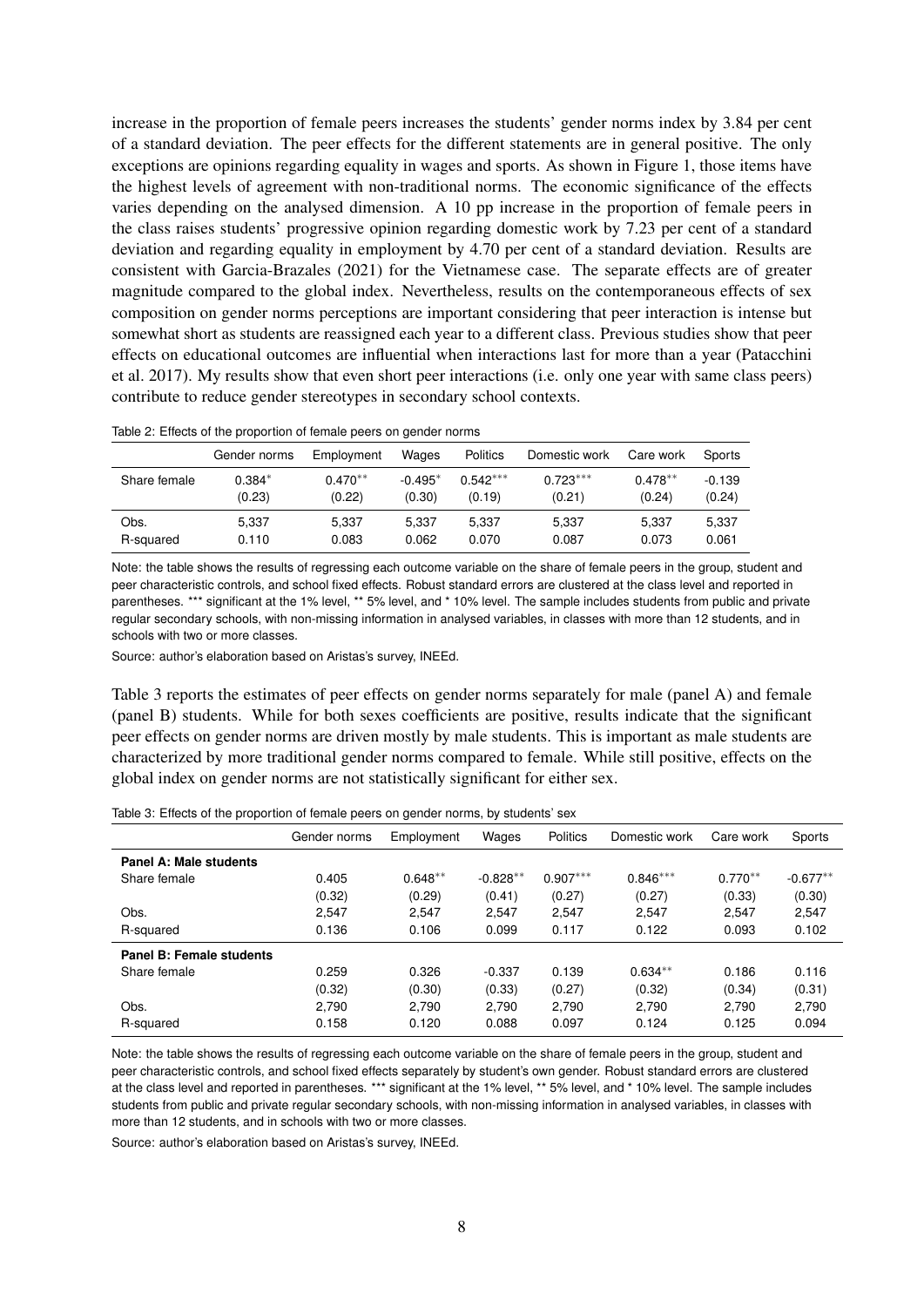### 4.2 Heterogeneous peer effects

Finally, I explore potential heterogeneous peer effects on gender norms accounting for differential effects by repetition in previous grades, socio-economic level, student's mother's education, and geographical region. Table [4](#page-10-0) shows the results of regressing the gender norms index for each sub-group separately. While peer effects are positive for students regardless of previous repetition and socio-economic level, estimates are only significant for repeaters and those in the lower 40 per cent of the socio-economic context. Peer effects are negative for students whose mother reached tertiary educational level and reside in the capital city (Montevideo), although not significant. On the contrary, I find positive and significant peer effects for students living outside the capital city. Thus, the analysis of other heterogeneous effects suggest that the peer effects are driven by individuals with previous grade repetition, in the lower 40 per cent of the socio-economic context, and living outside the capital city.

|              | Repeater   |        |            | 40% lower SE |          | <b>Mother tertiary</b> |          | <b>Capital city</b> |  |
|--------------|------------|--------|------------|--------------|----------|------------------------|----------|---------------------|--|
|              | Yes        | No     | Yes        | No           | Yes      | No                     | Yes      | No                  |  |
| Share female | $1.211***$ | 0.388  | $0.995***$ | 0.031        | $-0.046$ | 0.422                  | $-0.475$ | $0.560**$           |  |
|              | (0.51)     | (0.24) | (0.38)     | (0.27)       | (0.50)   | (0.28)                 | (0.38)   | (0.27)              |  |
| Observations | 1.021      | 4.316  | 1.772      | 3.565        | 1.258    | 3.451                  | 1.371    | 3,966               |  |
| $\,R^2$      | 0.206      | 0.101  | 0.162      | 0.110        | 0.178    | 0.127                  | 0.121    | 0.123               |  |

<span id="page-10-0"></span>Table 4: Heterogeneous effects of the proportion of female peers on gender norms

Note: the table shows the results of regressing the gender norms index on the share of female peers in the group, student and peer characteristic controls, and school fixed effects separately by students' predetermined characteristics. Robust standard errors are clustered at the class level and reported in parentheses. \*\*\* significant at the 1% level, \*\* 5% level, and \* 10% level. The sample includes students from public and private regular secondary schools, with non-missing information in analysed variables, in classes with more than 12 students, and in schools with two or more classes. SE = socio-economic. Source: author's elaboration based on Aristas's survey, INEEd.

### 4.3 Robustness checks

This subsection presents evidence of some alternative estimations to provide robustness to the main results. All estimations are reported in the Appendix.

Teacher and class controls. I re-estimate the results including a different set of control variables that will act as class fixed effects. Note that these are not considered in the main specifications as that would reduce the estimation sample due to missing variables. First, I include mathematics teacher's characteristics—gender, age, title, and tenure—as control variables. Results in Table [A4](#page-18-0) provide evidence on the robustness of the main results, indicating they are not driven by omitted variables or teacher's effects. Nevertheless, the effect on the global index of gender norms loses statistical significance with this alternative specification. Second, I include a dummy variable indicating whether the student attends classes in the morning or not. This robustness check is motivated on anecdotal evidence suggesting that high school students attending morning groups have different educational outcomes compared to total students. Again, results in Table [A5](#page-18-1) show the main result holds robust to different specifications.

Sample attrition. In the final sample of analysis, there are observations with missing values in outcome and control variables. First, to test whether the results are biased because of non-random distribution of missing values in the outcome variable, I regress a dummy indicating missing value on student's own gender, the share of female peers, and school fixed effects. In all the regressions, the coefficient associated to the share of female peers is statistically insignificant (Table [A6\)](#page-18-2). Then, to test whether the results are biased because of missing values in the control variables, I re-estimate the main specification replacing the missing values by the median of each variable and including a dummy indicating missing value in the control variable. The main result holds with this alternative treatment of missing values (Table [A7\)](#page-19-0).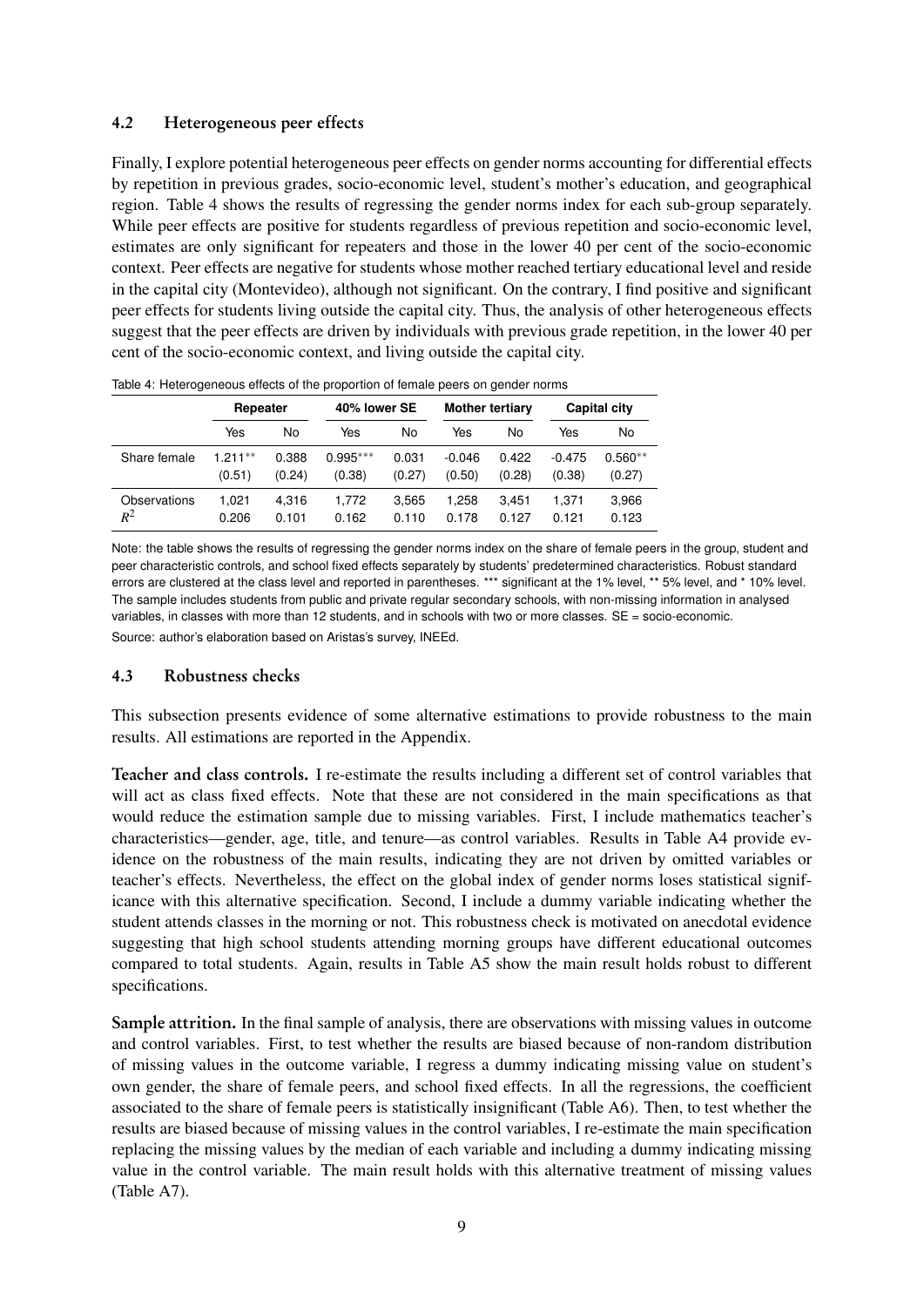Probability of random assignment. I further test if the results hold when estimating the main specification for a different sub-sample of schools according to the probability of random assignment of students to classes.<sup>[17](#page--1-0)</sup> Based on the results of the simulation test (Table [A1\)](#page-16-0), I re-estimate the peer effects on gender norms index for those schools with a greater probability of as-good-as-random assignment of students to classes. I only consider schools with 9 out of 10 predetermined students' characteristics randomly distributed among classes. Results are similar, although the effect on the global gender norms index is not statistically significant (Table [A8\)](#page-19-1).

Sub-samples of schools. To test whether the results are driven by some schools in the sample, I reestimate the main specification 9,180 times by randomly dropping two schools at a time  $(C_2^{136})$ . If quasi-random composition of classes holds in our main sample of analysis, then results are expected to be robust using multiple different sub-samples. Results for the main outcome variable—gender norms index—show that the distribution of coefficients associated with the share of female peers is concentrated around the baseline estimate (Figure [A2\)](#page-19-2).

## <span id="page-11-0"></span>5 Further outcomes

To explore possible consequences and mechanisms behind the main results, in this section I show the gender peer effects on time devoted to domestic chores and cognitive skills formation.

Regarding behaviours towards domestic work, students self-report the frequency on which they help with the following chores at home: (i) Cooking for the family; (ii) Washing clothes; (iii) House cleaning; and (iv) Caring for siblings or other family members. Responses vary from 1 (never) to 4 (almost every day). I estimate the effects on each component and also on an index of domestic work constructed as explained before. Students' academic performance is measured by standardized test scores in mathematics and language. The test was part of the survey and was designed, distributed, supervised, and qualified by the INEEd team. Thus, the score is unlikely to be influenced by potential teacher's bias. These outcomes were also standardized separately by student's sex.

First, I take advantage of questions on the frequency on which a student helps with housework and estimate the peer effects on actual behaviours separately for male (panel A) and female (panel B) students. Table [5](#page-12-1) shows that for male students there are no significant peer effects. On the contrary, female students significantly reduce the frequency on which they perform care chores in the household as well as the overall index on domestic work behaviour. A 10 pp increase in the proportion of female peers decreases time devoted in domestic work by 4.99 per cent of a standard deviation for female students. Thus, exposure to female peers operates not only by reducing traditional gender perceptions but also by changing actual behaviour regarding domestic work.

<sup>&</sup>lt;sup>17</sup> This exercise follows the methodological approach proposed by [Vigdor and Nechyba](#page-15-6) [\(2008\)](#page-15-6).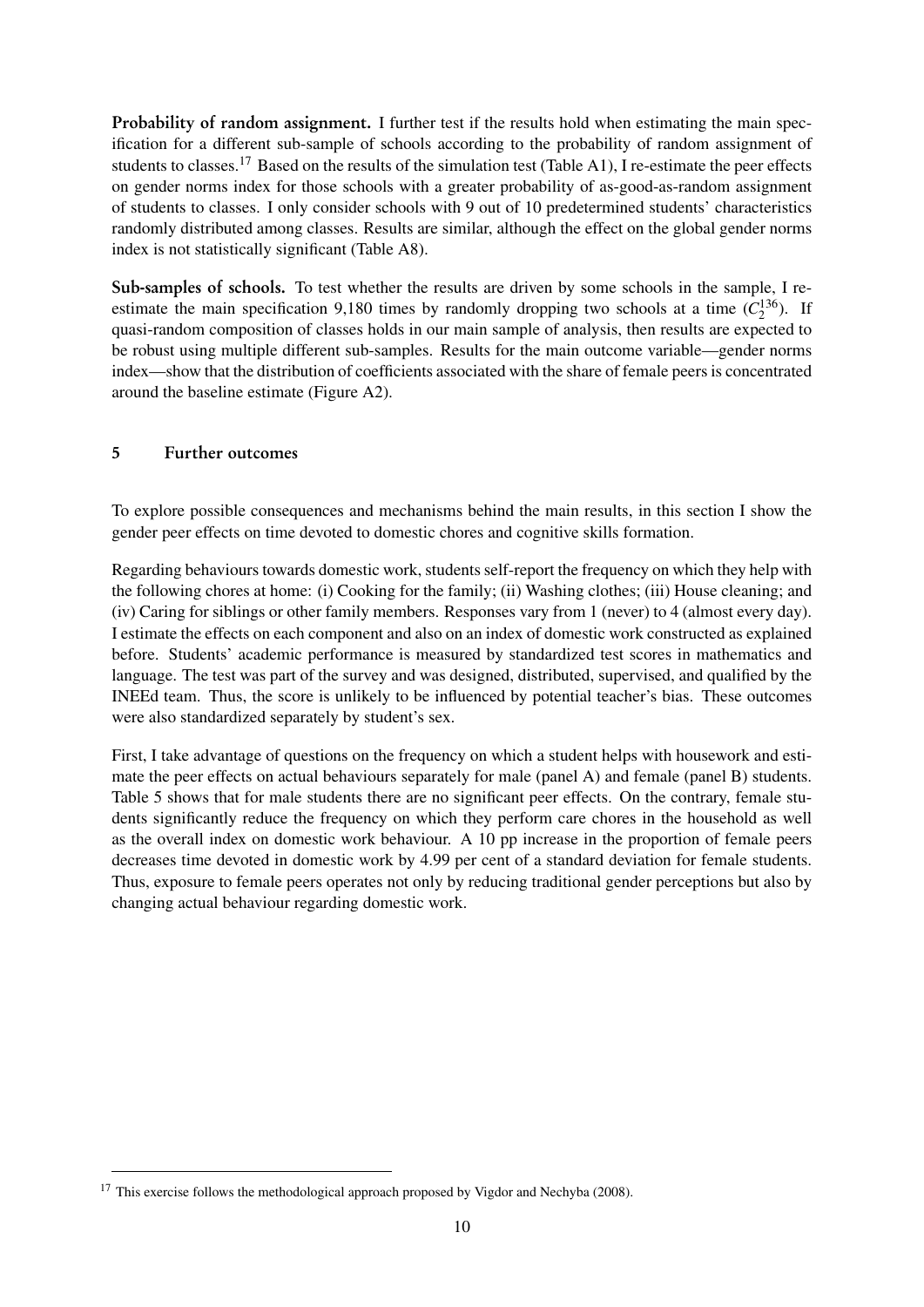<span id="page-12-1"></span>Table 5: Effects of the proportion of female peers on gendered behaviours, by students' sex

|                          | Cooking  | Clothing | Cleaning | Caring    | Index     |
|--------------------------|----------|----------|----------|-----------|-----------|
| Panel A: Male students   |          |          |          |           |           |
| Share female             | $-0.182$ | 0.204    | $-0.074$ | 0.154     | 0.035     |
|                          | (0.25)   | (0.29)   | (0.25)   | (0.25)    | (0.27)    |
| Obs.                     | 2,538    | 2,538    | 2,538    | 2,538     | 2,538     |
| R-squared                | 0.093    | 0.102    | 0.094    | 0.132     | 0.114     |
| Panel B: Female students |          |          |          |           |           |
| Share female             | $-0.436$ | $-0.111$ | $-0.301$ | $-0.601*$ | $-0.499*$ |
|                          | (0.27)   | (0.25)   | (0.29)   | (0.31)    | (0.28)    |
| Obs.                     | 2,782    | 2,782    | 2,782    | 2,782     | 2,782     |
| R-squared                | 0.095    | 0.133    | 0.146    | 0.143     | 0.161     |

Note: the table shows the results of regressing each outcome variable on the share of female peers in the group, student and peer characteristic controls, and school fixed effects separately by student's own gender. Robust standard errors are clustered at the class level and reported in parentheses. \*\*\* significant at the 1% level, \*\* 5% level, and \* 10% level. The sample includes students from public and private regular secondary schools, with non-missing information in analysed variables, in classes with more than 12 students, and in schools with two or more classes.

Source: author's elaboration based on Aristas's survey, INEEd.

Finally, I analyse the effects of exposure to female peers on cognitive skills. Table [6](#page-12-2) reports the results of analysing peer effects on the performance in mathematics and language standardized tests. I find positive and statistically significant peer effects on mathematics scores for female students with no effects on language scores for either sex. A 10 pp increase in the proportion of female peers increases the mathematics score by 4.60 per cent of a standard deviation for female students. Previous evidence on these topics is not conclusive. While some studies find positive effects of female composition on academic performance by both males and females [\(Hoxby](#page-14-6) [2000;](#page-14-6) [Lavy and Schlosser](#page-14-7) [2011\)](#page-14-7), or even stronger effects for males [\(Gong et al.](#page-14-8) [2021\)](#page-14-8), results of this study are in line with those arguing that there is no strong relationship between male students' attitudes and other economic outcomes [\(Vella](#page-15-4) [1994\)](#page-15-4). Moreover, positive effects for female students are evident only in mathematics, thus improving academic performance in a field where female students have relatively worse results.<sup>[18](#page--1-0)</sup>

|              | Male               |          | Female             |          |  |
|--------------|--------------------|----------|--------------------|----------|--|
|              | <b>Mathematics</b> | Language | <b>Mathematics</b> | Language |  |
| Share female | 0.194              | $-0.098$ | $0.460*$           | 0.064    |  |
|              | (0.33)             | (0.29)   | (0.27)             | (0.40)   |  |
| Obs.         | 2.416              | 2,381    | 2,640              | 2.571    |  |
| R-squared    | 0.310              | 0.226    | 0.321              | 0.285    |  |
| Mean         | 0.00               | $-0.00$  | 0.00               | 0.00     |  |

<span id="page-12-2"></span>Table 6: Effects of the proportion of female peers on cognitive skills, by sex

<span id="page-12-0"></span>Note: the table shows the results of regressing each outcome variable on the share of female peers in the group, student and peer characteristic controls, and school fixed effects separately by student's own gender. Robust standard errors are clustered at the class level and reported in parentheses. \*\*\* significant at the 1% level, \*\* 5% level, and \* 10% level. The sample includes students from public and private regular secondary schools, with non-missing information in analysed variables, in classes with more than 12 students, and in schools with two or more classes.

<sup>&</sup>lt;sup>18</sup> Even though gender gaps in mathematics scores are negligible according to Aristas's data, females are relatively better in language and males in mathematics.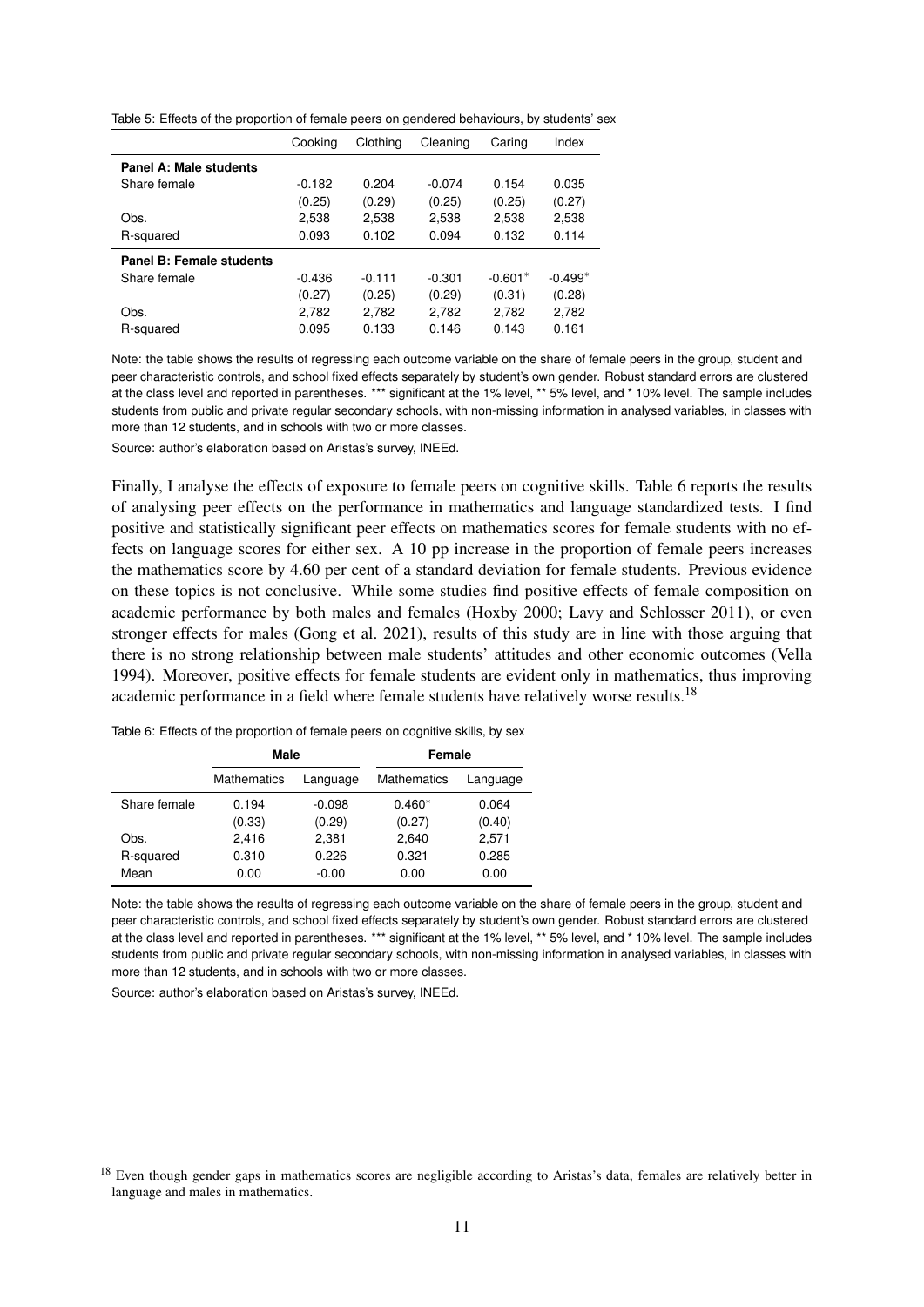### 6 Conclusions

This paper uses a Uruguayan nationally representative survey to investigate how gender composition in lower secondary school affects students' perceptions on gender norms. My results show that a higher exposure to female peers in the class leads to more progressive gender norms.The analysis of the separate statements shows interesting heterogeneities. Female peers positively affect gender norm perceptions regarding women's role in paid work, role in domestic and care work, and performance in politics. On the contrary, peer effect is negative but less significant for gender equality in wages and equality in practicing sports. Furthermore, these effects are driven mostly by male students who are characterized by more traditional gender norms compared to female. The analysis of other heterogeneous effects showed interesting results. Evidence suggests that the effects of peer sex composition are driven by individuals with previous grade repetition, in the lower 40 per cent of the socio-economic context, and living outside the capital city.

Additionally, taking advantage of questions on time devoted to domestic work, I further show that female students significantly reduce the frequency on which they perform housework when exposed to more female peers in the classroom. Peer effects are also evident for female students by increasing mathematics scores. No significant effects were found for male students on either of the outcomes. Thus, exposure to female peers operates not only by reducing traditional gender perceptions but also by changing actual behaviour: first, by reducing domestic work assumed by female students, and second, by improving academic performance in a field where female students have relatively worse results compared to male.

In summary, this study provides evidence on the importance of peers in the formation process of gender norms. Adolescence provides a window of opportunity for the implementation of policy interventions aimed at affecting gender attitudes towards a more egalitarian society. My results suggest that diversity in class sex composition increases gender-egalitarian attitudes. Moreover, even short interactions one year—in secondary school contexts may have substantial effects on reducing gender stereotyped perceptions and behaviours among students.

#### References

- <span id="page-13-3"></span>Alan, S., Ertac, S., and Mumcu, I. (2018). 'Gender Stereotypes in the Classroom and Effects on Achievement'. *The Review of Economics and Statistics*, 100(5): 876–90. [https://doi.org/10.1162/rest\\_a\\_00756](https://doi.org/10.1162/rest_a_00756)
- <span id="page-13-0"></span>Alesina, A., Giuliano, P., and Nunn, N. (2013). 'On the Origins of Gender Roles: Women and the Plough'. *Quarterly Journal of Economics*, 128(2): 469–530. <https://doi.org/10.1093/qje/qjt005>
- <span id="page-13-5"></span>Ammermueller, A., and Pischke, J. (2009). 'Peer Effects in European Primary Schools: Evidence from the Progress in International Reading Literacy Study'. *Journal of Labor Economics*, 27(3): 315–48. <https://doi.org/10.1086/603650>
- <span id="page-13-4"></span>Angrist, J. D., and Lang, K. (2004). 'Does School Integration Generate Peer Effects? Evidence from Boston's Metco Program'. *American Economic Review*, 94(5): 1613–34. <https://doi.org/10.1257/0002828043052169>
- <span id="page-13-7"></span>Balsa, A., Gandelman, N., and Roldán, F. (2018). 'Peer and Parental Influence in Academic Performance and Alcohol Use'. *Labour Economics*, 55(-): 41–55. <https://doi.org/10.1016/j.labeco.2018.08.010>
- <span id="page-13-6"></span>Bau, N. (2021). 'Can Policy Change Culture? Government Pension Plans and Traditional Kinship Practices'. *American Economic Review*, 111(6): 1880–917. <https://doi.org/10.1257/aer.20190098>
- <span id="page-13-8"></span>Berniell, I., Berniell, L., de la Mata, D., Edo, M., and Marchionni, M. (2021). 'Motherhood and Flexible Jobs: Evidence from Latin American Countries'. WIDER Working Paper 2021/33. Helsinki: UNU-WIDER. <https://doi.org/10.35188/UNU-WIDER/2021/971-6>
- <span id="page-13-1"></span>Bertrand, M. (2020). 'Gender in the Twenty-First Century'. *AEA Papers and Proceedings*, 110(-): 1–24. <https://doi.org/10.1257/pandp.20201126>
- <span id="page-13-2"></span>Bisin, A., and Verdier, T. (2001). 'The Economics of Cultural Transmission and the Dynamics of Preferences'.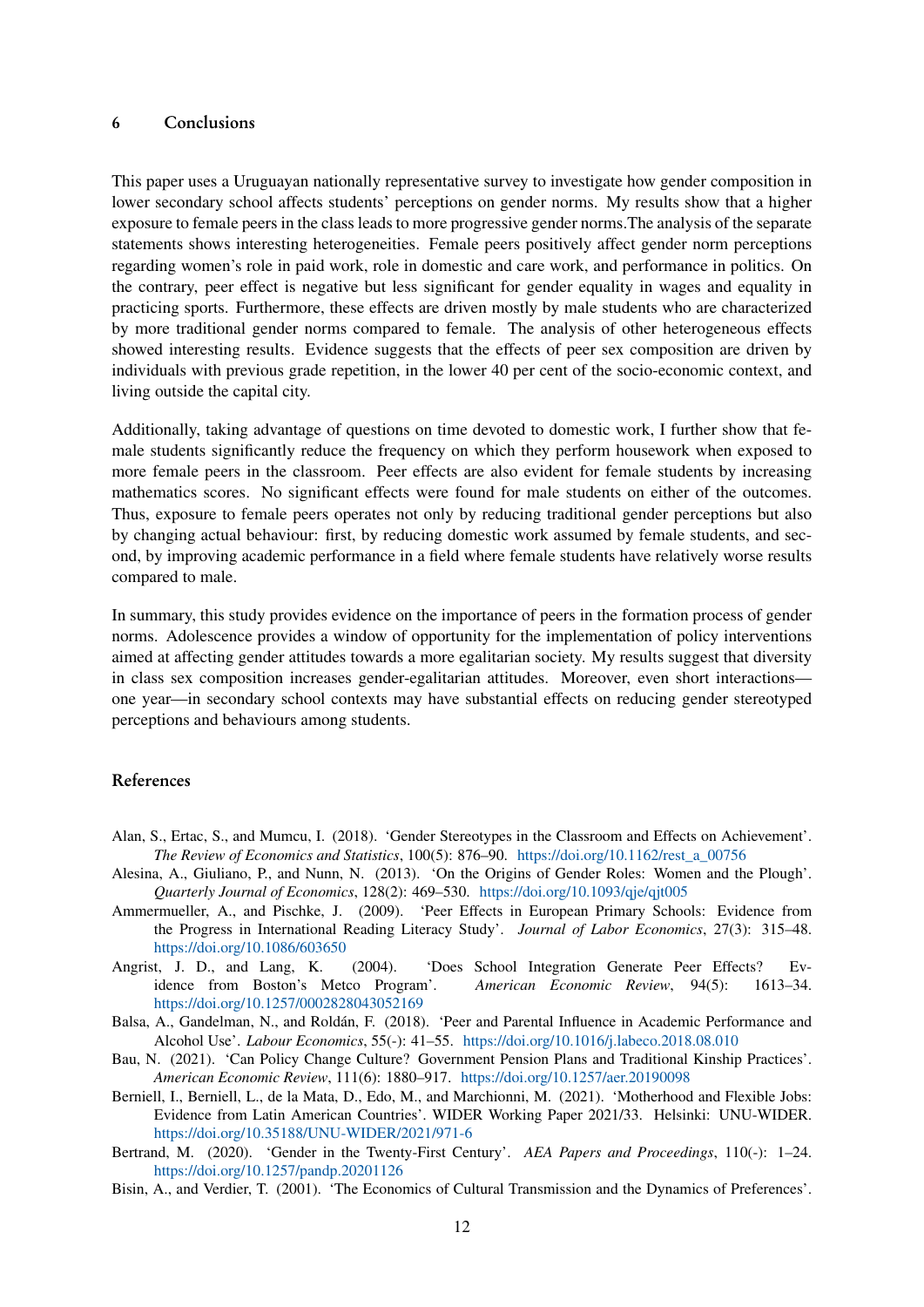*Journal of Economic Theory*, 97(2): 298–319. <https://doi.org/10.1006/jeth.2000.2678>

- <span id="page-14-2"></span>Blau, F. D., and Kahn, L. M. (2017). 'The Gender Wage Gap: Extent, Trends, and Explanations'. *Journal of Economic Literature*, 55(3): 789–865. <https://doi.org/10.1257/jel.20160995>
- <span id="page-14-9"></span>Brenøe, A. A., and Zölitz, U. (2020). 'Exposure to More Female Peers Widens the Gender Gap in STEM Participation'. *Journal of Labor Economics*, 38(4): 1009–54. <https://doi.org/10.1086/706646>
- <span id="page-14-3"></span>Carlana, M. (2019, 03). 'Implicit Stereotypes: Evidence from Teachers' Gender Bias'. *The Quarterly Journal of Economics*, 134(3): 1163–224. <https://doi.org/10.1093/qje/qjz008>
- <span id="page-14-20"></span>de Melo, G. (2014). 'Peer Effects Identified Through Social Networks: Evidence from Uruguayan Schools'. N° 2014-05. Mexico City: Banco de México. <https://doi.org/10.36095/banxico/di.2014.05>
- <span id="page-14-17"></span>Dhar, D., Jain, T., and Jayachandran, S. (2022). 'Reshaping Adolescents' Gender Attitudes: Evidence from a School-Based Experiment in India'. *American Economic Review*, 112(3): 899–927. <https://doi.org/10.1257/aer.20201112>
- <span id="page-14-4"></span>Epple, D., and Romano, R. E. (2011). 'Chapter 20 - Peer Effects in Education: A Survey of the Theory and Evidence'. In J. Benhabib, A. Bisin, and M. O. Jackson (eds), *Handbook of Social Economics* (Vol. 1, pp. 1053–163). Amsterdam: North-Holland. <https://doi.org/10.1016/B978-0-444-53707-2.00003-7>
- <span id="page-14-12"></span>Farré, L., and Vella, F. (2013). 'The Intergenerational Transmission of Gender Role Attitudes and its Implications for Female Labour Force Participation'. *Economica*, 80(318): 219–47. <https://doi.org/10.1111/ecca.12008>
- <span id="page-14-11"></span>Fernández, R. (2011). 'Does Culture Matter?' In A. North-Holland (ed.), *Handbook of Social Economics* (Vol. 1, p. 481—510). <https://doi.org/10.1016/B978-0-444-53187-2.00011-5>
- <span id="page-14-16"></span>Field, E., Pande, R., Rigol, N., Schaner, S., and Troyer Moore, C. (2021). 'On Her Own Account: How Strengthening Women's Financial Control Impacts Labor Supply and Gender Norms'. *American Economic Review*, 111(7): 2342–75. <https://doi.org/10.1257/aer.20200705>
- <span id="page-14-0"></span>Fortin, N. M. (2005). 'Gender Role Attitudes and the Labour-Market Outcomes of Women Across OECD Countries'. *Oxford Review of Economic Policy*, 21(3): 416–38. <https://doi.org/10.1093/oxrep/gri024>
- <span id="page-14-10"></span>Fortin, N. M. (2015). 'Gender Role Attitudes and Women's Labor Market Participation: Opting-Out, AIDS, and the Persistent Appeal of Housewifery'. *Annals of Economics and Statistics*,(117/118): 379–401. <https://doi.org/10.15609/annaeconstat2009.117-118.379>
- <span id="page-14-13"></span>Garcia-Brazales, J. (2021). *Changing Gender Attitudes: The Long-Run Effects of Early Exposure to Female Classmates.* <https://doi.org/10.2139/ssrn.3818754>
- <span id="page-14-1"></span>Goldin, C. (2014). 'A Grand Gender Convergence: Its Last Chapter'. *American Economic Review*, 104(4): 1091–119. <https://doi.org/10.1257/aer.104.4.1091>
- <span id="page-14-8"></span>Gong, J., Lu, Y., and Song, H. (2021). 'Gender Peer Effects on Students Academic and Noncognitive Outcomes: Evidence and Mechanisms'. *Journal of Human Resources*, 56(3): 686–710. <https://doi.org/10.3368/jhr.56.3.0918-9736R2>
- <span id="page-14-23"></span>Guryan, J., Kroft, K., and Notowidigdo, M. J. (2009). 'Peer Effects in the Workplace: Evidence from Random Groupings in Professional Golf Tournaments'. *American Economic Journal: Applied Economics*, 1(4): 34–68. <https://doi.org/10.1257/app.1.4.34>
- <span id="page-14-6"></span>Hoxby, C. (2000). 'Peer Effects in the Classroom: Learning from Gender and Race Variation'. Working Paper No. 7867. Cambridge, MA: National Bureau of Economic Research. <https://doi.org/10.3386/w7867>
- <span id="page-14-15"></span>Hsieh, C.-T., Hurst, E., Jones, C. I., and Klenow, P. J. (2019). 'The Allocation of Talent and U.S. Economic Growth'. *Econometrica*, 87(5): 1439–74. <https://doi.org/10.3982/ECTA11427>
- <span id="page-14-21"></span>INEEd. (2019). *Informe sobre el estado de la educación en uruguay 2017-2018*. Montevideo: Author.
- <span id="page-14-18"></span>Izaguirre, A., and Di Capua, L. (2020). 'Exploring Peer Effects in Education in Latin America and the Caribbean'. *Research in Economics*, 74(1): 73–86. <https://doi.org/10.1016/j.rie.2020.02.001>
- <span id="page-14-14"></span>Jayachandran, S. (2015). 'The Roots of Gender Inequality in Developing Countries'. *Annual Review of Economics*, 7(1): 63–88. <https://doi.org/10.1146/annurev-economics-080614-115404>
- <span id="page-14-22"></span>Kling, J. R., Liebman, J. B., and Katz, L. F. (2007). 'Experimental Analysis of Neighborhood Effects'. *Econometrica*, 75(1): 83–119. <https://doi.org/10.1111/j.1468-0262.2007.00733.x>
- <span id="page-14-7"></span>Lavy, V., and Schlosser, A. (2011). 'Mechanisms and Impacts of Gender Peer Effects at School'. *American Economic Journal: Applied Economics*, 3(2): 1–33. <https://doi.org/10.1257/app.3.2.1>
- <span id="page-14-19"></span>McEwan, P. J. (2003). 'Peer effects on student achievement: Evidence from chile'. *Economics of Education Review*, 22(2): 131-141. [https://doi.org/10.1016/S0272-7757\(02\)00005-5](https://doi.org/10.1016/S0272-7757(02)00005-5)
- <span id="page-14-5"></span>Paloyo, A. R. (2020). 'Peer Effects in Education: Recent Empirical Evidence'. In Academic Press (ed.), *The Economics of Education* (pp. 291–305). <https://doi.org/10.1016/B978-0-12-815391-8.00021-5>
- <span id="page-14-24"></span>Patacchini, E., Rainone, E., and Zenou, Y. (2017). 'Heterogeneous Peer Effects in Education'. *Journal of Economic Behavior & Organization*, 134(-): 190–227. <https://doi.org/10.1016/j.jebo.2016.10.020>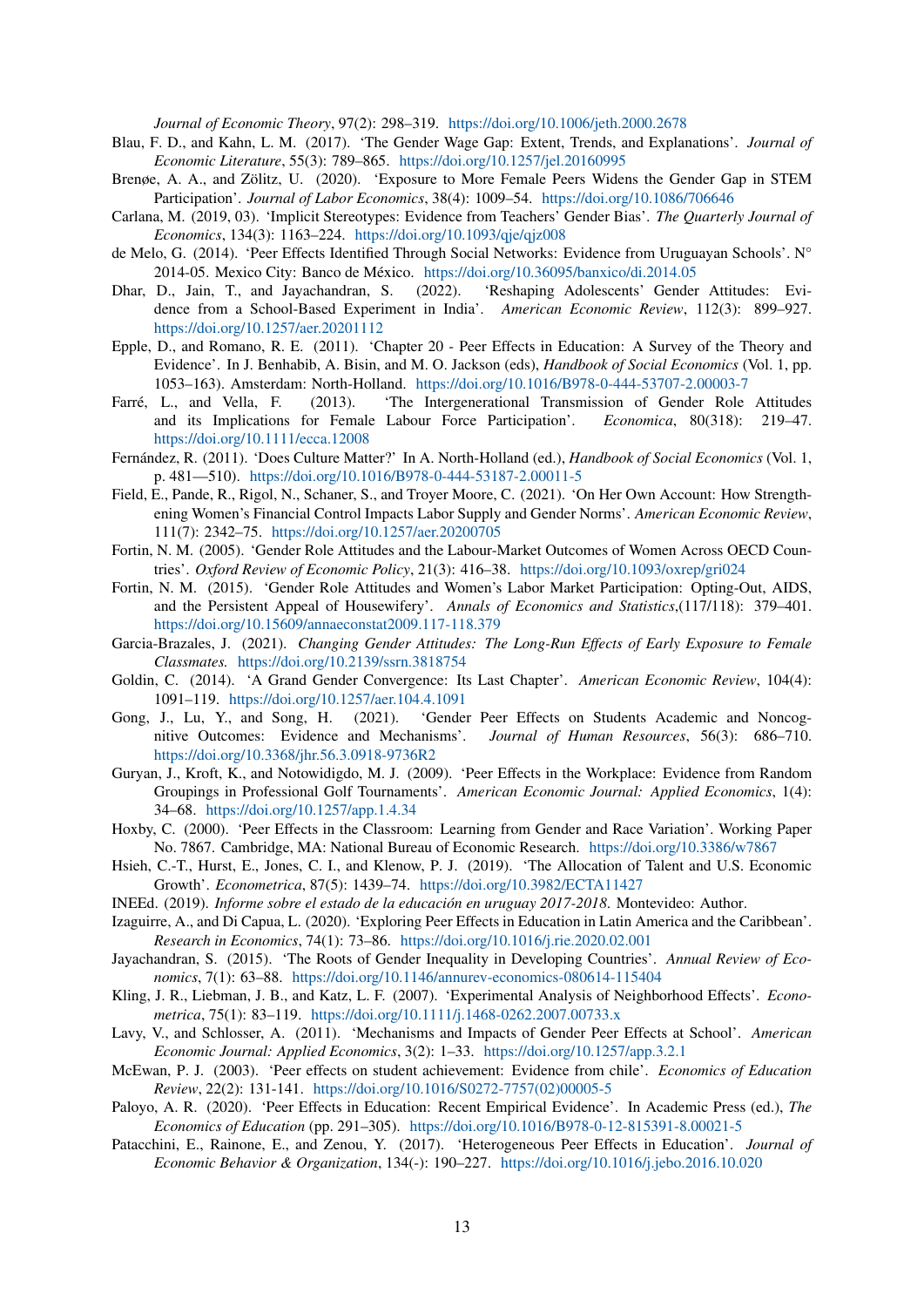- <span id="page-15-1"></span>Pearse, R., and Connell, R. (2016). 'Gender Norms and the Economy: Insights from Social Research'. *Feminist Economics*, 22(1): 30–53. <https://doi.org/10.1080/13545701.2015.1078485>
- <span id="page-15-2"></span>Rao, G. (2019). 'Familiarity Does Not Breed Contempt: Generosity, Discrimination, and Diversity in Delhi Schools'. *American Economic Review*, 109(3): 774–809. <https://doi.org/10.1257/aer.20180044>
- <span id="page-15-3"></span>Sacerdote, B. (2011). 'Chapter 4 - Peer Effects in Education: How Might They Work, How Big Are They and How Much Do We Know Thus Far?' In E. A. Hanushek, S. Machin, and L. Woessmann (eds), *Handbook of the Economics of Education* (Vol. 3, pp. 249–77). Elsevier. [https://doi.org/10.1016/B978-0-444-53429-](https://doi.org/10.1016/B978-0-444-53429-3.00004-1) [3.00004-1](https://doi.org/10.1016/B978-0-444-53429-3.00004-1)
- <span id="page-15-5"></span>Sahoo, S., and Klasen, S. (2018). 'Gender Segregation in Education and its Implications for Labour Market Outcomes: Evidence from India'. IZA Discussion Papers No. 11660. Bonn, Germany: Institute of Labor Economics (IZA). <https://doi.org/10.2139/ssrn.3217476>
- <span id="page-15-0"></span>Seguino, S. (2007). 'PlusÇa Change? Evidence on Global Trends in Gender Norms and Stereotypes'. *Feminist Economics*, 13(2): 1–28. <https://doi.org/10.1080/13545700601184880>
- <span id="page-15-4"></span>Vella, F. (1994). 'Gender Roles and Human Capital Investment: The Relationship Between Traditional Attitudes and Female Labour Market Performance'. *Economica*, 61(242): 191–211. <https://doi.org/10.2307/2554957>
- <span id="page-15-6"></span>Vigdor, J., and Nechyba, T. (2008). 'Causal Inference When Assignment May Have Been Random: Peer Effects in North Carolina Elementary Schools'. Unpublished. Available at: [https://www.aeaweb.org/conference/](https://www.aeaweb.org/conference/2009/meetingpapers.php) [2009/meetingpapers.php](https://www.aeaweb.org/conference/2009/meetingpapers.php)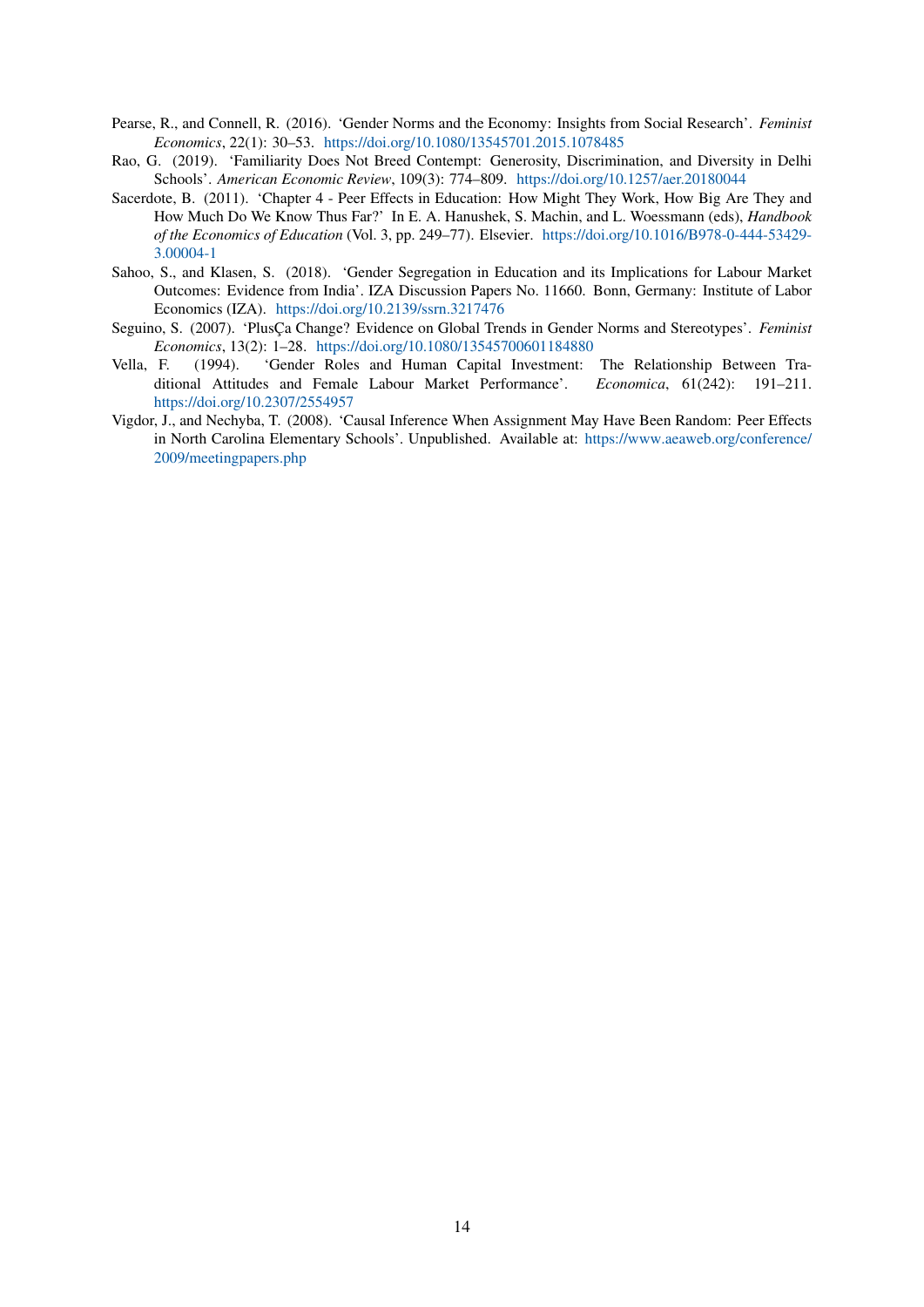## Appendix

<span id="page-16-0"></span>Table A1: Identification validity: random simulation of class assignment

|                          | Proportion |
|--------------------------|------------|
| Female                   | 0.9044118  |
| Age above median         | 0.9338235  |
| Only child               | 0.9338235  |
| Live w/ both parents     | 0.9191176  |
| Live w/ grandparents     | 0.9191176  |
| 40% lower SF             | 0.9411765  |
| Previous repetition      | 0.8897059  |
| Early attendance $(< 3)$ | 0.875      |
| Mother tertiary          | 0.8897059  |
| Father tertiary          | 0.9705882  |

Note: the table shows the results of random simulations of students' assignment to classes. For each school, classes were randomly drawn respecting the schools' actual number of students and the number of students with the respective characteristic (e.g., female). Then the standard deviation of the proportion of peers with the respective characteristic among classes within the school is computed. This exercise is repeated 1,000 times to compute the empirical 90 per cent confidence interval. The table reports the proportion of schools with observed standard deviation within the confidence interval for each predetermined characteristic. The sample includes students from public and private regular secondary schools, with non-missing information in analysed variables, in classes with more than 12 students, and in schools with two or more classes. SE = socio-economic.

Source: author's elaboration based on Aristas's survey, INEEd.

<span id="page-16-1"></span>Table A2: Identification validity: balancing tests

|                                  | Coef      | SE    |
|----------------------------------|-----------|-------|
| Female                           | 0.006     | 0.020 |
| Age above median                 | $0.149**$ | 0.073 |
| Only child                       | 0.078     | 0.079 |
| Live w/ both parents             | $-0.061$  | 0.083 |
| Live w/ grandparents             | 0.137     | 0.085 |
| 40% lower socio-economic context | $-0.063$  | 0.097 |
| Previous repetition              | $0.292**$ | 0.116 |
| Early attendance $(<3)$          | 0.051     | 0.086 |
| Mother tertiary                  | 0.034     | 0.078 |
| Father tertiary                  | $0.127*$  | 0.072 |

Note: the table shows the results of separate regression for each corresponding predetermined characteristic on the share of female peers in the group and school fixed effects. For female dummy, the regression also controls for the share of female peers in the school. Robust standard errors are clustered at the class level. \*\*\* significant at the 1% level, \*\* 5% level, and \* 10% level. The sample includes students from public and private regular secondary schools, with non-missing information in analysed variables, in classes with more than 12 students, and in schools with two or more classes.  $SE =$  socio-economic.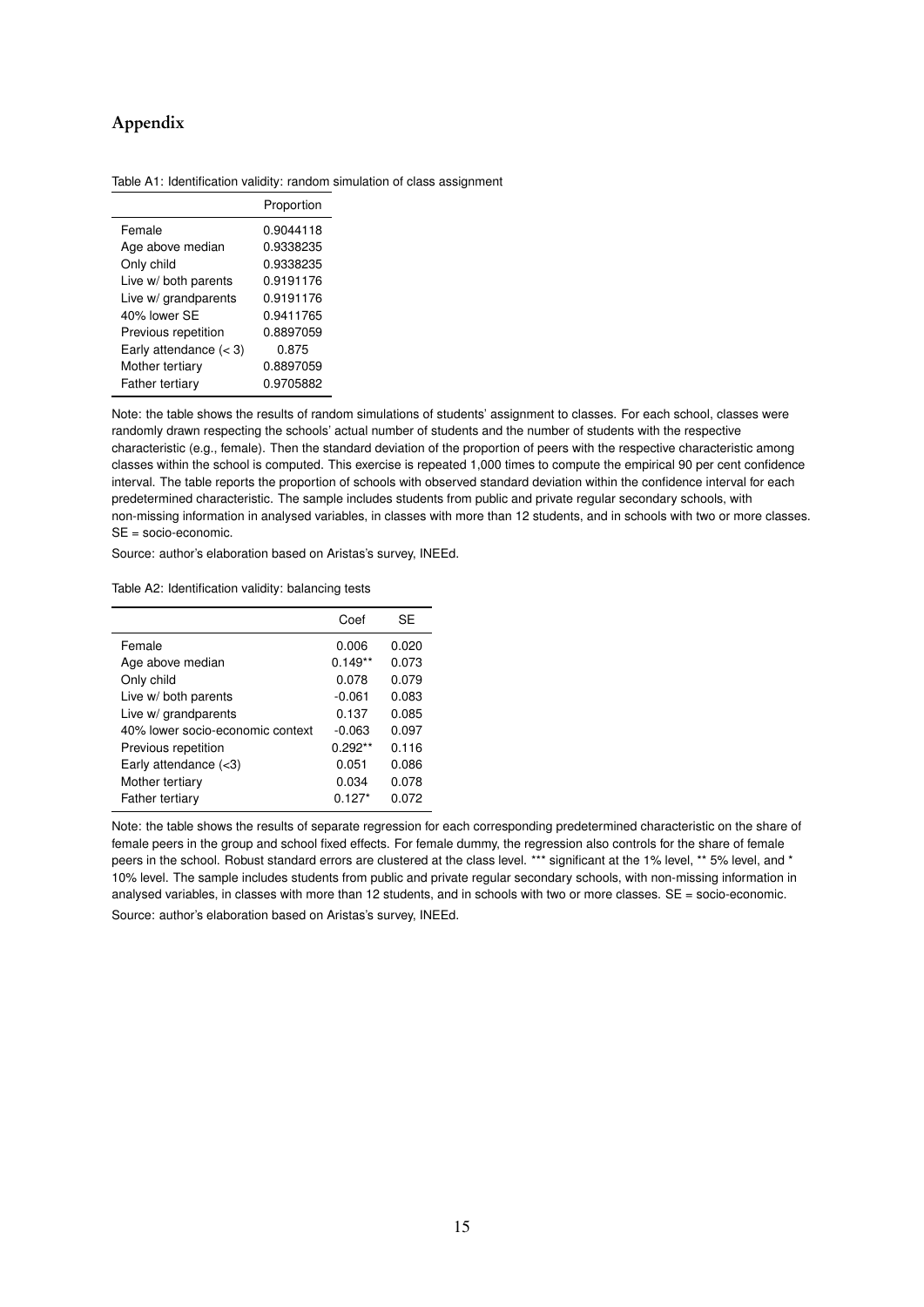<span id="page-17-0"></span>Table A3: Identification validity: variation in percentage and number of female peers

|                     |        | Male  |          |        |          | Female |          |        |  |
|---------------------|--------|-------|----------|--------|----------|--------|----------|--------|--|
|                     | Mean   | SD    | Min.     | Max.   | Mean     | SD     | Min.     | Max.   |  |
| Share female        | 0.516  | 0.096 | 0.231    | 0.818  | 0.506    | 0.094  | 0.154    | 0.773  |  |
| Share female net FE | 0.016  | 0.055 | $-0.181$ | 0.266  | $-0.015$ | 0.055  | $-0.214$ | 0.206  |  |
| Num. female         | 11.993 | 3.253 | 3.000    | 23,000 | 11.792   | 3.351  | 2.000    | 22,000 |  |
| Num. female net FE  | 0.361  | 1.275 | $-5.062$ | 6.145  | $-0.339$ | 1.263  | -5.970   | 5.145  |  |

Note: the table shows summary statistics for the share and number of female peers before and after removing school fixed effects. The sample includes students from public and private regular secondary schools, with non-missing information in analysed variables, in classes with more than 12 students, and in schools with two or more classes. SD = standard deviation,  $FE = fixed$  effects.

Source: author's elaboration based on Aristas's survey, INEEd.

<span id="page-17-1"></span>Figure A1: Identification validity: distribution of the percentage of female peers



Note: the figure shows the distribution of residuals from a regression of the share of female peers on student and peer controls and school fixed effects. The normal distribution is also plotted. R2=0.6381. The sample includes students from public and private regular secondary schools, with non-missing information in analysed variables, in classes with more than 12 students, and in schools with two or more classes.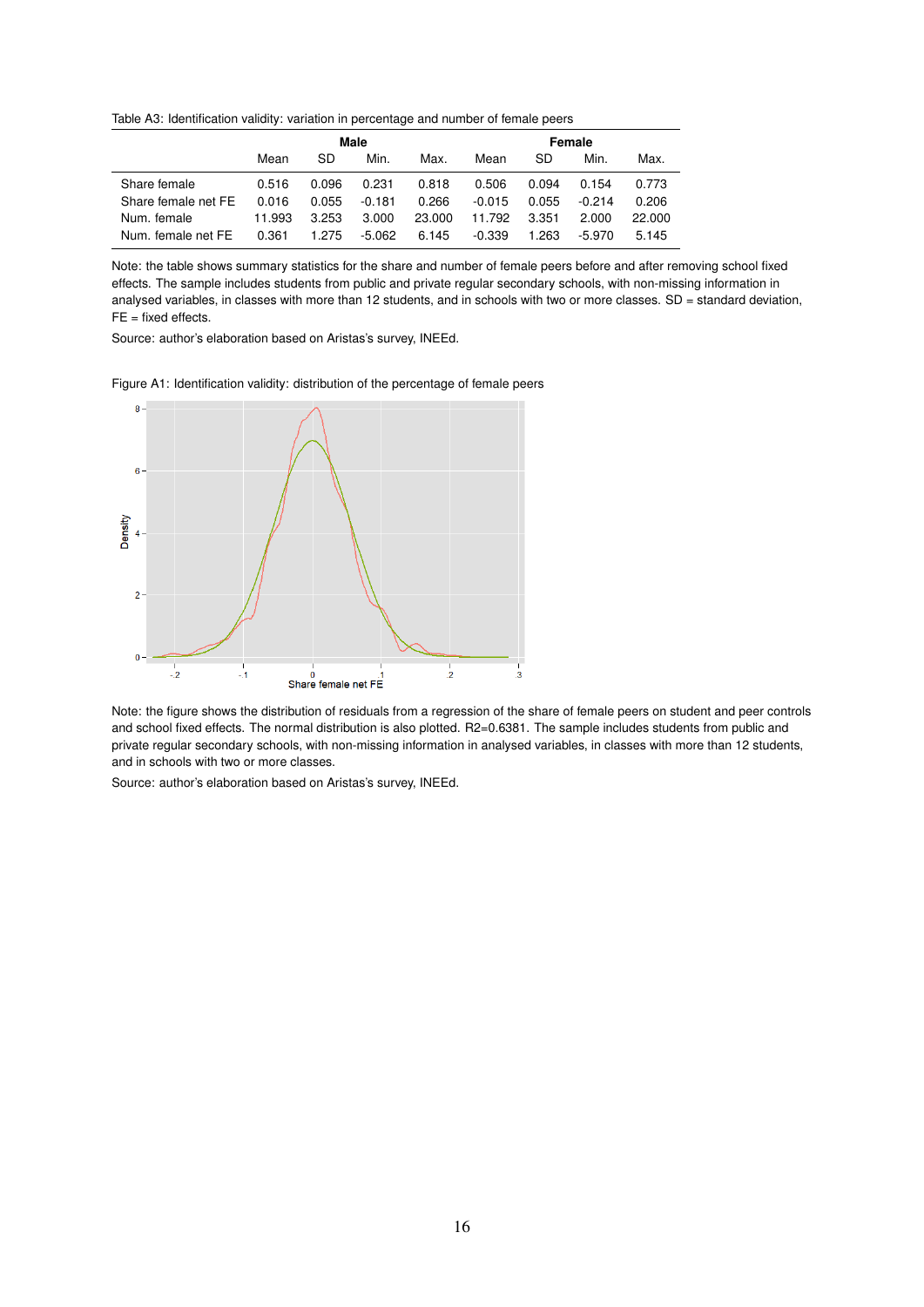<span id="page-18-0"></span>Table A4: Robustness check: teacher controls

|              | Gender norms | Employment | Wages      | <b>Politics</b> | Domestic work | Care work | Sports     |
|--------------|--------------|------------|------------|-----------------|---------------|-----------|------------|
| Share female | 0.339        | $0.597**$  | $-0.665**$ | $0.548***$      | $0.786***$    | $0.633**$ | $-0.504**$ |
|              | (0.24)       | (0.25)     | (0.32)     | (0.21)          | (0.22)        | (0.25)    | (0.24)     |
| Obs.         | 4.833        | 4.833      | 4.833      | 4.833           | 4.833         | 4.833     | 4,833      |
| R-squared    | 0.114        | 0.087      | 0.067      | 0.073           | 0.090         | 0.078     | 0.063      |

Note: the table shows the results of regressing each outcome variable on the share of female peers in the group, student and peer characteristic controls, mathematics teacher's controls, and school fixed effects. Robust standard errors are clustered at the class level and reported in parentheses. \*\*\* significant at the 1% level, \*\* 5% level, and \* 10% level. The sample includes students from public and private regular secondary schools, with non-missing information in analysed variables, in classes with more than 12 students, and in schools with two or more classes.

Source: author's elaboration based on Aristas's survey, INEEd.

<span id="page-18-1"></span>Table A5: Robustness check: morning control

|              | Gender norms | Employment | Wages    | <b>Politics</b> | Domestic work | Care work | Sports   |
|--------------|--------------|------------|----------|-----------------|---------------|-----------|----------|
| Share female | $0.444**$    | $0.540**$  | $-0.468$ | $0.595***$      | $0.756***$    | $0.534**$ | $-0.130$ |
|              | (0.21)       | (0.22)     | (0.31)   | (0.18)          | (0.20)        | (0.24)    | (0.24)   |
| Obs.         | 5.337        | 5.337      | 5.337    | 5.337           | 5.337         | 5.337     | 5,337    |
| R-squared    | 0.111        | 0.083      | 0.062    | 0.070           | 0.087         | 0.074     | 0.061    |

Note: the table shows the results of regressing each outcome variable on the share of female peers in the group, student and peer characteristic controls, morning hour control, and school fixed effects. Robust standard errors are clustered at the class level and reported in parentheses. \*\*\* significant at the 1% level, \*\* 5% level, and \* 10% level. The sample includes students from public and private regular secondary schools, with non-missing information in analysed variables, in classes with more than 12 students, and in schools with two or more classes.

Source: author's elaboration based on Aristas's survey, INEEd.

#### <span id="page-18-2"></span>Table A6: Robustness check: sample attrition

|              | Gender norms | Time domestic work | Mathematics | Language |
|--------------|--------------|--------------------|-------------|----------|
| Share female | 0.067        | 0.053              | 0.001       | 0.066    |
|              | (0.07)       | (0.07)             | (0.07)      | (0.06)   |
| Observations | 5,909        | 5,909              | 5.909       | 5,909    |
| $R^2$        | 0.061        | 0.061              | 0.056       | 0.064    |

Note: the table shows the results of regressing a dummy variable indicating a missing value in the outcome variable on student gender, the share of female peers in the group, and school fixed effects. Robust standard errors are clustered at the class level and reported in parentheses. \*\*\* significant at the 1% level, \*\* 5% level, and \* 10% level.